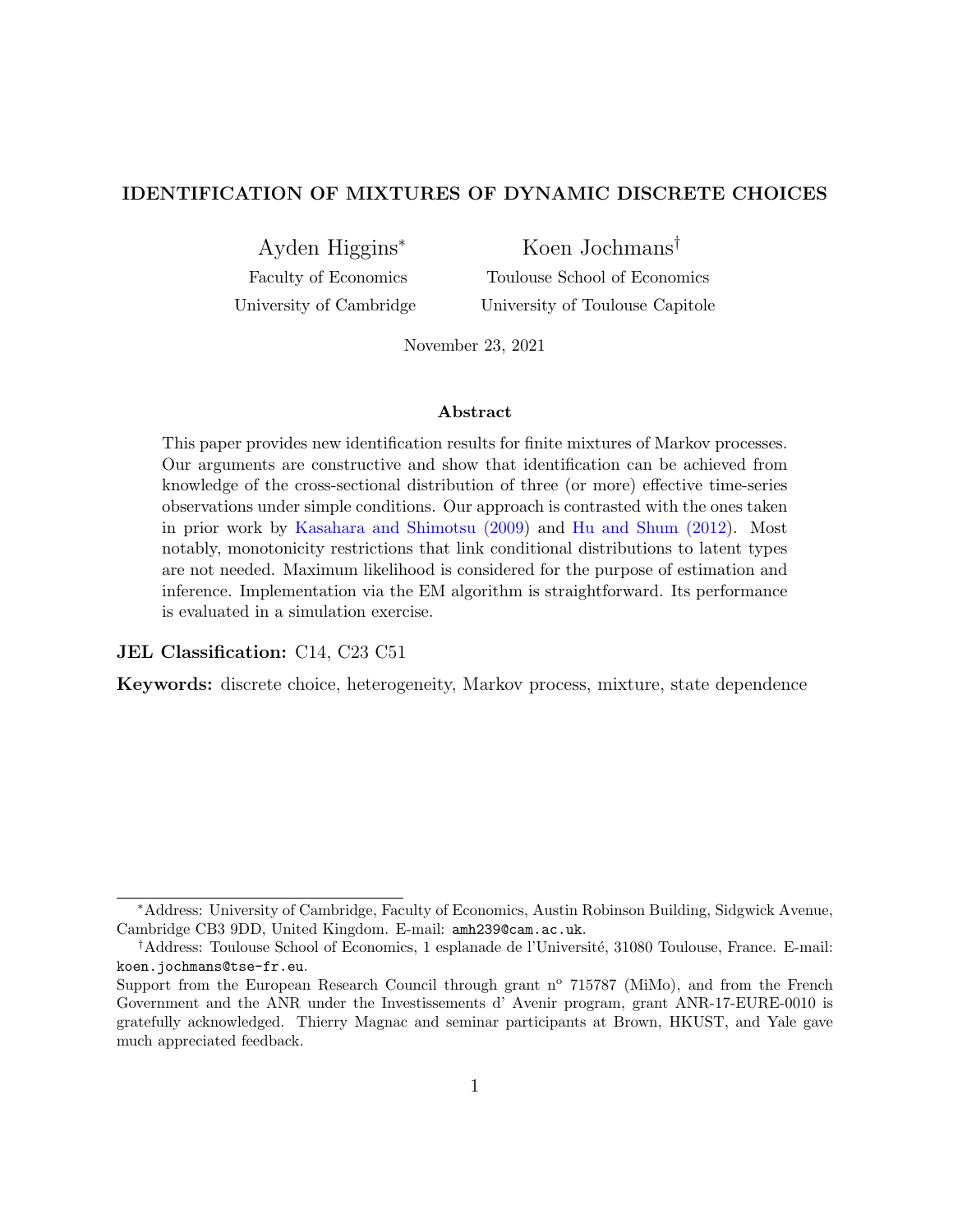# Introduction

The analysis of dynamic discrete choices from short panel data is fundamental in applied work. Allowing for unobserved heterogeneity in such a setting is recognized to be important [\(Heckman 1981\)](#page-19-2) but doing so in a flexible manner is known to be difficult. A leading paradigm is to presume that the population of agents is composed of a finite number of (latent) types, implying that the (marginal) distribution of the data takes the form of a finite mixture. [Keane and Wolpin \(1997\)](#page-19-3), [Crawford and Schum \(2005\)](#page-18-0), [Aguirregabiria and](#page-18-1) [Mira \(2007\)](#page-18-1), and [Arcidiacono and Miller \(2011\)](#page-18-2) are examples of papers that have taken this route in different settings.

[Kasahara and Shimotsu \(2009\)](#page-19-0) and [Hu and Shum \(2012\)](#page-19-1) have studied (nonparametric) identification of mixtures of first-order Markov processes. Their arguments closely follow work on (static) multivariate models with latent variables (in particular [Anderson 1954](#page-18-3) and [Hu 2008\)](#page-19-4). Moreover, they both exploit (different) implications of the dynamic model to which the machinery for identification in the static case can be applied. These restrictions are, however, not sufficient to fully recover the type-specific distributions or the mixing distribution. This under-identification is a subtle consequence of the fact that the labelling of types is arbitrary, and can be changed without observable implications (we discuss this in more detail below). To achieve identification, [Hu and Shum \(2012\)](#page-19-1) supplement these restrictions with outside information in the form of a set of monotonicity restrictions that link latent types to observable choices.

We develop a new identification argument that shows that the type-specific transition kernels, the type-specific distributions of the initial condition, and the mixing distribution are all recoverable from knowledge of the cross-sectional distribution of as little as four time-series observations under three simple conditions which ensure that the type-specific Markov processes are sufficiently different. Like [Kasahara and Shimotsu \(2009\)](#page-19-0) and [Hu](#page-19-1) [and Shum \(2012\)](#page-19-1), we, too, exploit (different) multilinear restrictions that are reminiscent of those employed in the literature on multivariate mixtures. However, we show that these are a subset of a larger set of restrictions implied by the Markovian structure of the model.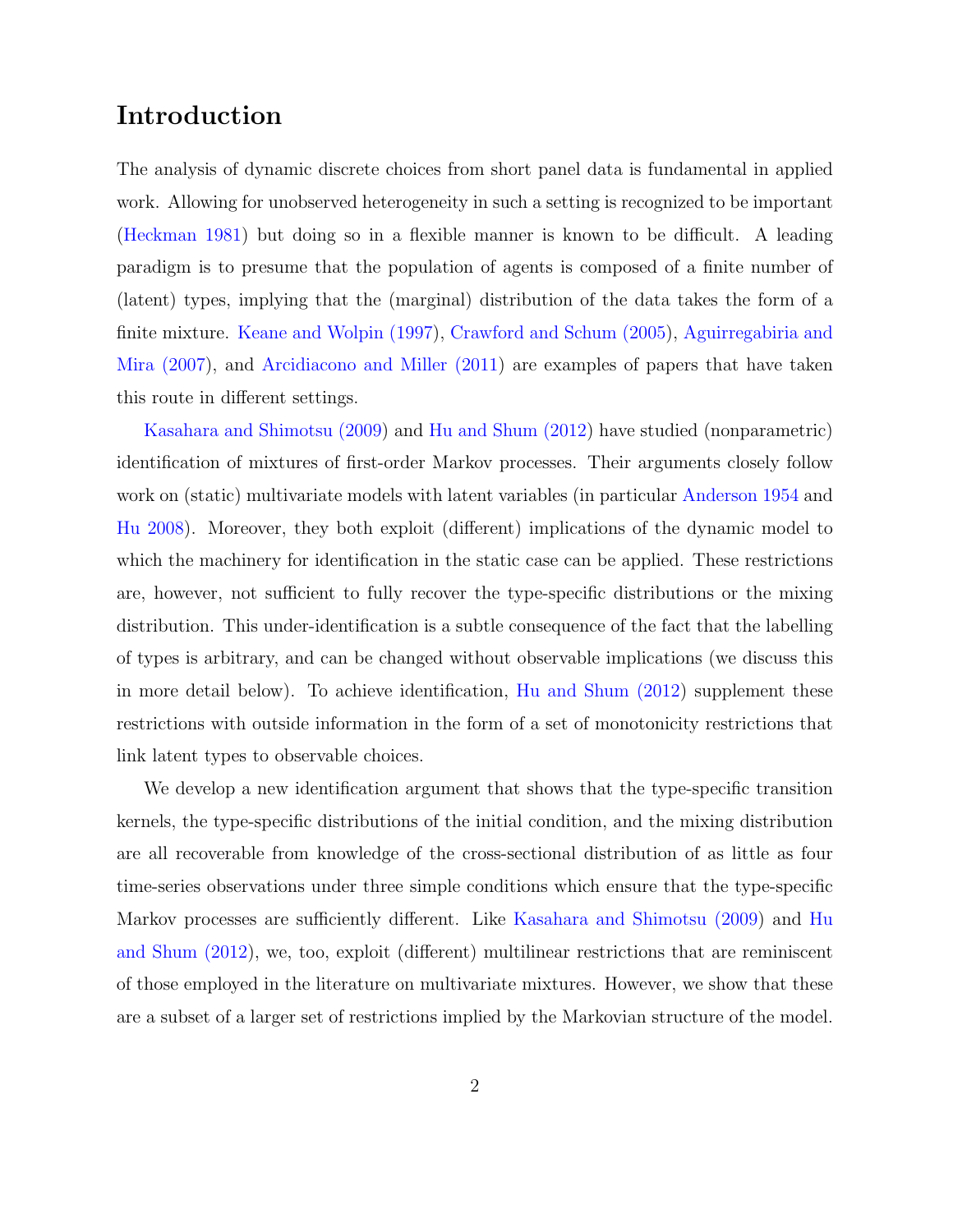While the subset of restrictions alone does not fully identify the unknown distributions, the full set of restrictions does. Identification is achieved without the need to impose additional structure, such as monotonicity restrictions.

The model is introduced in Section 1. Our assumptions and identification argument are presented in Section 2. A detailed comparison with the assumptions and approaches of [Kasahara and Shimotsu \(2009\)](#page-19-0) and [Hu and Shum \(2012\)](#page-19-1) is made in Section 3. We explore maximum likelihood for estimation and inference in Section 4. As usual with mixture models, the EM algorithm is attractive for implementation. Furthermore, in the current setting, both the E-step as the M-step are available in closed form. Our arguments extend naturally to models with higher-order Markovian dependence, and we show how in Section 5. The general conclusion, then, is that, under suitable conditions, mixtures of  $p$ -th order Markov processes are identified from the cross-sectional distribution of  $3 + p$  time-series observations.

### 1 Mixtures of dynamic discrete choices

Suppose that  $Z$  is a latent random variable that can take on  $q$  values, where  $q$  is a known integer. We normalize its support to the set of integers up to  $q$ , which is without loss of generality, and write  $\mu_1, \ldots, \mu_q$  for its probability mass function. So,  $\mu_z := \mathbb{P}(Z = z) > 0$ for  $1 \leq z \leq q$  and zero otherwise.

Next let  $\{X_t\}$  be a sequence of observable random variables that can take on r values. For notational convenience we presume that its support constitutes the set of integers up to r; translation to a general set is straightforward. Conditional on  $Z = z$ , the sequence  ${X<sub>t</sub>}$  follows a first-order Markov process. The process is initialized with a draw from the distribution

$$
s_z(x) \coloneqq \mathbb{P}(X_1 = x | Z = z),
$$

and subsequently evolves according to the time-homogeneous transition kernel

$$
k_z(x, x') := \mathbb{P}(X_t = x'|X_{t-1} = x, Z = z).
$$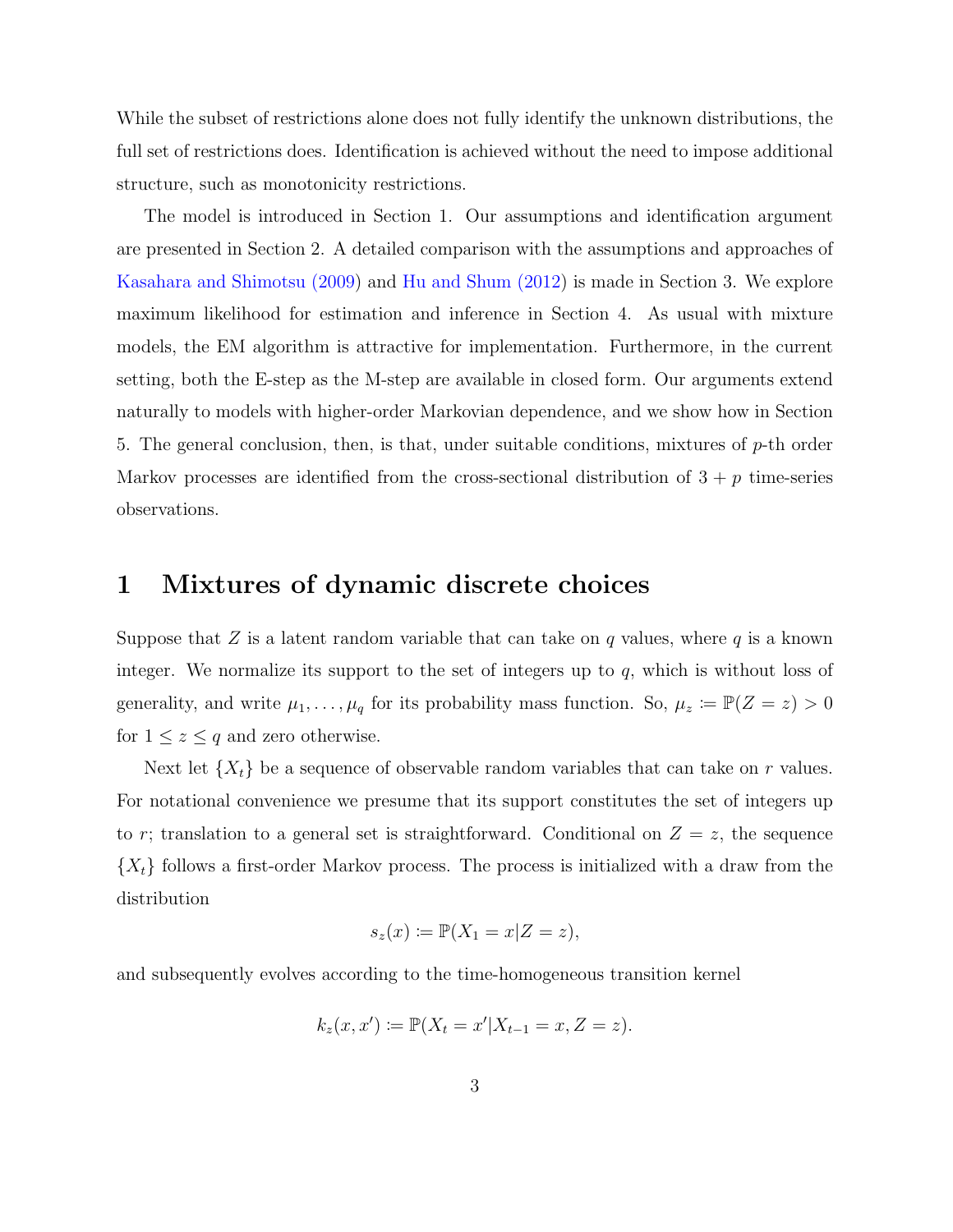This delivers a dynamic model of discrete choice with unobserved heterogeneity captured by a mixture over  $q$  latent types. The dynamic processes are allowed to be non-stationary in that the initial conditions are not assumed to have been drawn from the steady-state distribution.

Our goal is to nonparametrically recover the distribution of the latent types,  $\mu_1, \ldots, \mu_q$ , the distributions of the initial conditions,  $s_1, \ldots, s_q$ , and the transition kernels,  $k_1, \ldots, k_q$ , from knowledge of the joint distribution of  $X_1, X_2, X_3, X_4$ . Our arguments to follow can be generalized to the case where additional time-series observations are available and we discuss how to do so below. As latent types can be relabelled without any observable implications, identification here is to be understood as being up to an arbitrary re-ordering of types.

## 2 Identification

Assumptions. Our constructive identification approach employs three assumptions. We first introduce notation for probabilities that involve only observable variables. We will use the shorthands  $p_{x_1,x_2} := \mathbb{P}(X_1 = x_1, X_2 = x_2)$  and  $p_{x_1,x_2,x_3} := \mathbb{P}(X_1 = x_1, X_2 = x_2, X_3 = x_3)$ as well as  $p_{x_1,x_2,x_3,x_4} := \mathbb{P}(X_1 = x_1, X_2 = x_2, X_3 = x_3, X_4 = x_4)$ . First, we collect all the bivariate probabilities into the two sets of r-vectors  $p_1, \ldots, p_r$  and  $p_1^*, \ldots, p_r^*$ , where we write

$$
\mathbf{p}_x := (p_{1,x}, \ldots, p_{r,x})^\top, \quad \mathbf{p}_x^* := (p_{x,1}, \ldots, p_{x,r})^\top.
$$

Note that  $p_x \neq p_x^*$ , in general. Similarly, we construct  $r \times r$  matrices  $P_1, \ldots, P_r$  containing trivariate probabilities, letting

$$
(\boldsymbol{P}_x)_{i,j} \coloneqq p_{j,x,i}.
$$

Finally, we do the same for probabilities involving all four periods, by introducing the  $r \times r$ matrices

$$
(\boldsymbol{P}_{x,x'})_{i,j} \coloneqq p_{j,x,x',i},
$$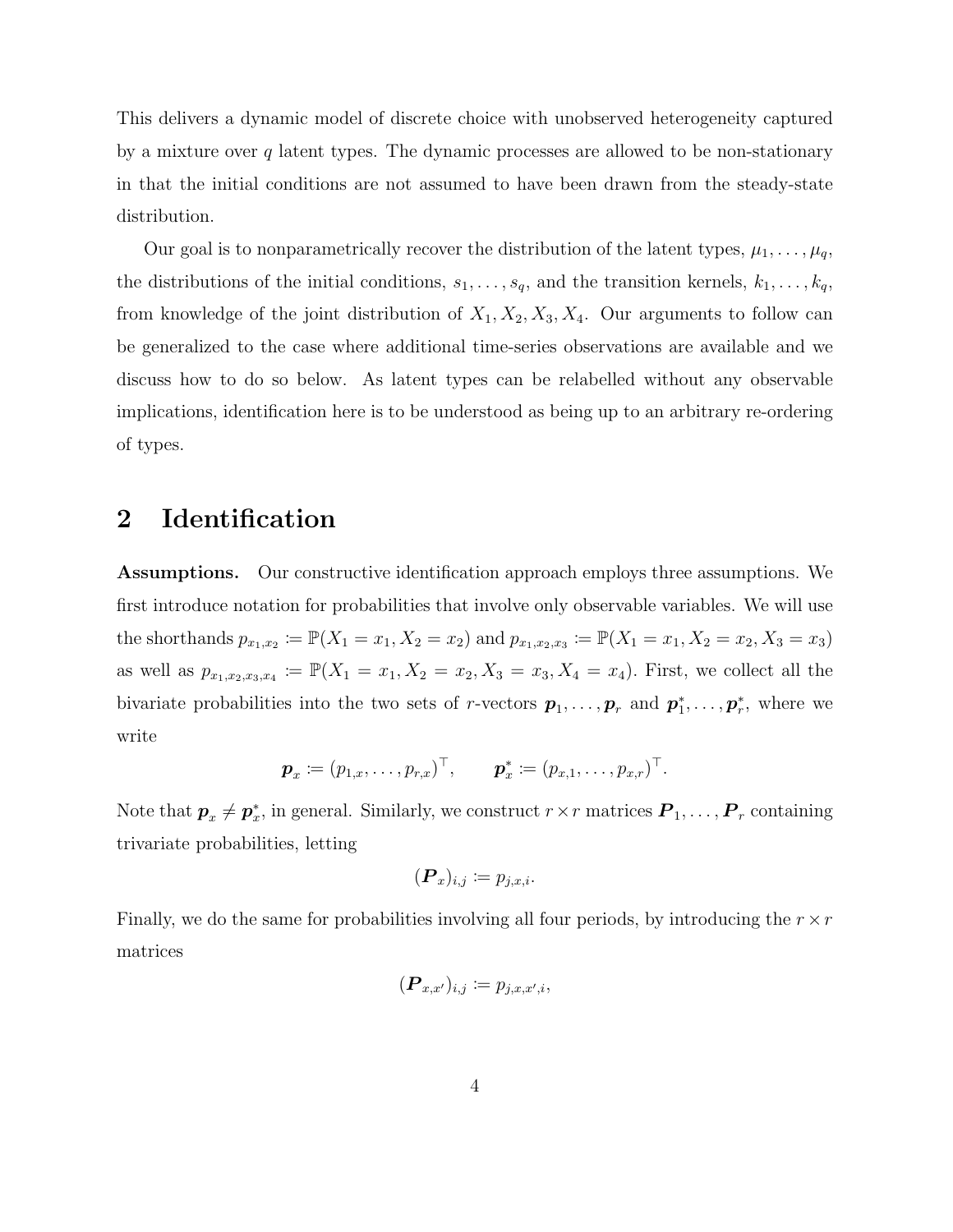with  $(x, x')$  ranging over all the  $r<sup>2</sup>$  possibilities. The probabilities involved here are all nonparametrically identified and these matrices may thus all be considered known for our purposes.

Our first assumption is a rank condition that is directly testable from the data.

#### <span id="page-4-0"></span>**Assumption 1.** For each x the  $r \times r$  matrix  $P_x$  has rank q.

A necessary condition for this assumption to hold is that  $r \geq q$ . The decomposition in Equation [\(2.1\)](#page-5-0) below shows that Assumption [1](#page-4-0) implies that, for each x, the conditional distributions of  $X_t$  given  $X_{t-1} = x$  and  $Z = z$  (seen as a function of z) are linearly independent. The need for this is intuitive. On the other hand, the rank condition allows for the presence of, for example, absorbant states, i.e., that, for some x and z,  $k_z(x, x) = 1$ , and so  $k_z(x, x') = 0$  for all  $x' \neq x$ . It also does not require that state dependence necessarily be present in order to go through. Indeed, we may have that  $k_z(x', x) = k_z(x'', x)$  for all pairs  $(x', x'')$  and for all x.

To state our second assumption we let

$$
f_{z,x,m}(x_1,\ldots,x_m) := k_z(x,x_1) \left(\bigtimes_{i=2}^m k_z(x_{i-1},x_i)\right) k_z(x_m,x),
$$

which is the probability of arriving in State x via the walk  $x_1, \ldots, x_m$  when starting at State x itself, conditional on  $Z = z$ . Stack the probabilities over the different possible walks  $x_1, \ldots, x_m$  in the vector  $\mathbf{f}_{z,x,m}$  and collect these distributions over latent types in the matrix  $\boldsymbol{F}_{x,m} \coloneqq (\boldsymbol{f}_{1,x,m}, \ldots, \boldsymbol{f}_{q,x,m}).$ 

<span id="page-4-1"></span>Assumption 2. For each x there exists an integer o such that the columns of the matrix

$$
\bm{F}_x \coloneqq (\bm{F}_{x,m_1}^{\top}, \ldots, \bm{F}_{x,m_o}^{\top})^{\top}
$$

are all distinct.

This requirement is quite weak. A simple sufficient condition for Assumption [2](#page-4-1) is that there exists an m for which the distributions  $\bm{f}_{z,x,m}$  and  $\bm{f}_{z',x,m}$  are different for all pairs  $(z, z').$ 

Our third and last assumption reads as follows.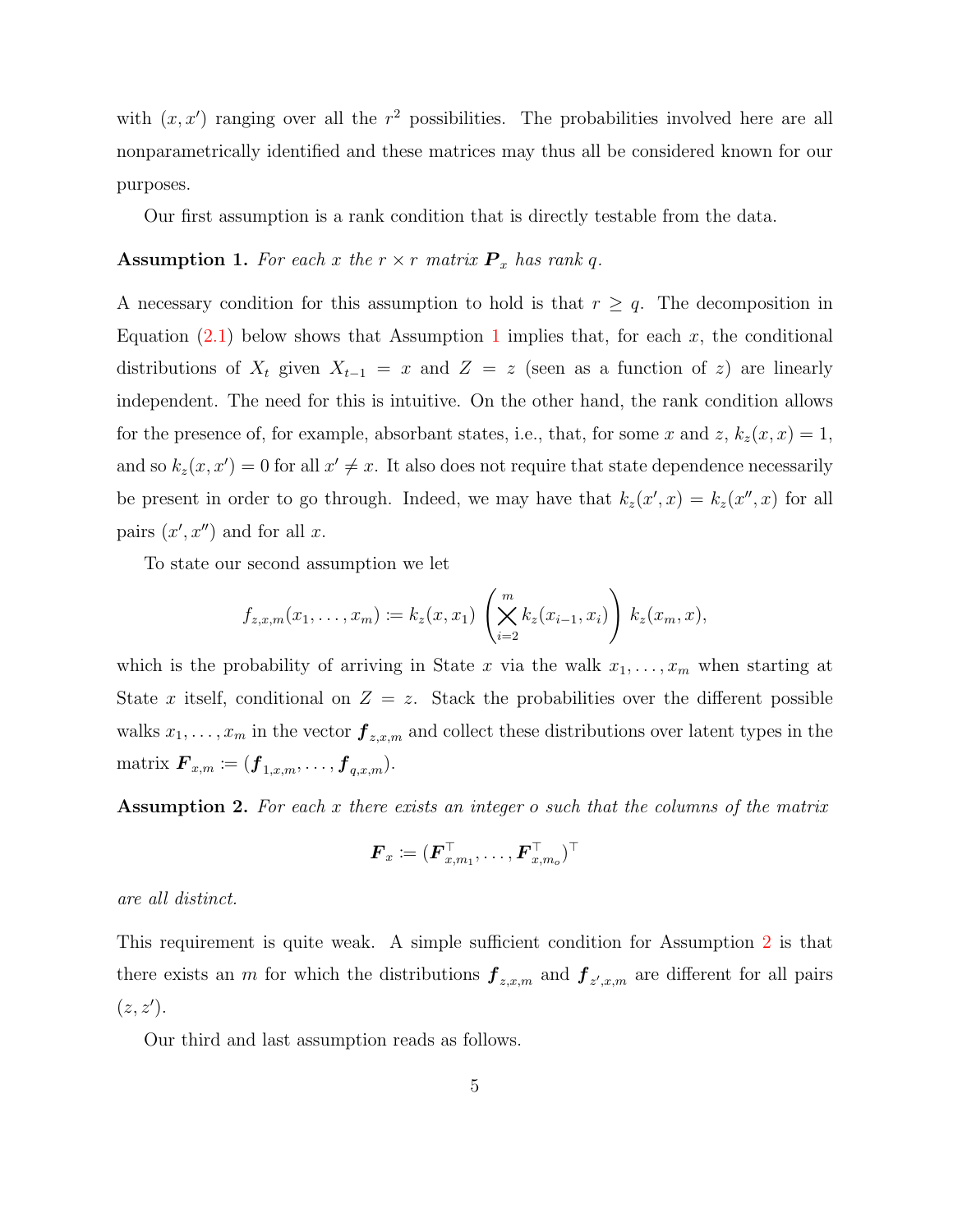<span id="page-5-1"></span>**Assumption 3.** There exists a value  $x_0$  and a finite sequence  $x_1, \ldots, x_m$  for which either

$$
(i) \ k_z(x_0, x_1) \left( \sum_{i=2}^m k_z(x_{i-1}, x_i) \right) k_z(x_m, x) \quad \text{or} \quad (ii) \ k_z(x, x_1) \left( \sum_{i=2}^m k_z(x_{i-1}, x_i) \right) k_z(x_m, x_0)
$$

is non-zero for each z and for all  $x \neq x_0$ .

Assumption [3](#page-5-1) requires that there exists a walk that connects the value  $x_0$  to all other values x for all types, either going from  $x_0$  to x, or from x to  $x_0$ . The developments to follow will make it apparent that evaluating whether any particular sequence of values satisfies this assumption can be done by testing whether a collection of  $q \times q$  matrices have maximal rank.

**Identification.** We begin by constructing, for each x, the  $r \times q$  matrices  $\mathbf{K}_x$  and  $\mathbf{L}_x$  as

$$
(\mathbf{K}_x)_{x',z} \coloneqq k_z(x,x'), \qquad (\mathbf{L}_x)_{x',z} \coloneqq \mu_z s_z(x') k_z(x',x).
$$

Next, we appeal to the Markovian structure of our model to see that, for each  $x$ , the factorization

<span id="page-5-0"></span>
$$
\boldsymbol{P}_x = \boldsymbol{K}_x \boldsymbol{L}_x^\top \tag{2.1}
$$

holds. Assumption [1](#page-4-0) states that each  $r \times r$  matrix  $\mathbf{P}_x$  has rank equal to q. Hence, it has the singular-value decomposition

$$
\bm{P}_x = \bm{U}_x \bm{E}_x \bm{V}_x^\top,
$$

for unitary  $r \times q$  matrices of, respectively, left and right singular vectors,  $U_x$  and  $V_x$ , and  $q \times q$  diagonal matrices  $E_x$  of singular values. It then follows that, if we use the shorthands  $\boldsymbol{A}_x \coloneqq \boldsymbol{E}_x^{-1/2} \boldsymbol{U}_x^\top$  $\frac{\top}{x}$  and  $\boldsymbol{B}_x \coloneqq \boldsymbol{E}_x^{-1/2} \boldsymbol{V}_x^{\top}$  $\frac{1}{x}$ ,

<span id="page-5-2"></span>
$$
\boldsymbol{A}_x \boldsymbol{P}_x \boldsymbol{B}_x^\top = \boldsymbol{I}_q,\tag{2.2}
$$

with  $I_q$  being the  $q \times q$  identity matrix. Now introduce the  $q \times q$  matrix  $Q_x := A_x K_x$ . Combining Equation  $(2.1)$  with Equation  $(2.2)$  reveals that

$$
\boldsymbol{I}_q = \boldsymbol{A}_x \boldsymbol{P}_x \boldsymbol{B}_x^\top = (\boldsymbol{A}_x \boldsymbol{K}_x) (\boldsymbol{B}_x \boldsymbol{L}_x)^\top = \boldsymbol{Q}_x \boldsymbol{Q}_x^{-1},
$$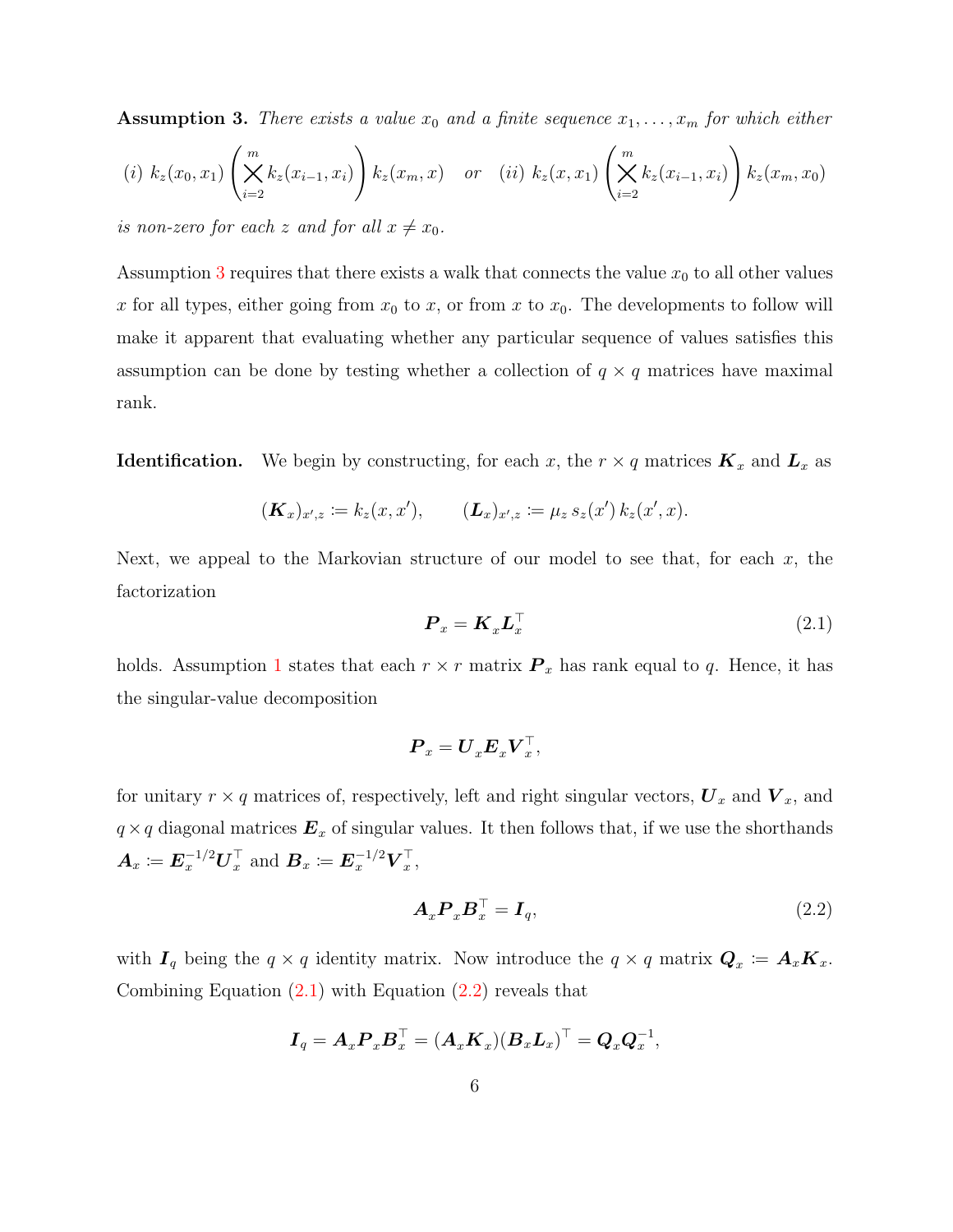and so  $\mathbf{Q}_x^{-\top} = \mathbf{B}_x \mathbf{L}_x$  must hold.

We now turn to the distribution of all four observable variables. Notice that, in the same way as before,

$$
\boldsymbol{P}_{x,x'} = \boldsymbol{K}_{x'} \boldsymbol{D}_{x,x'} \boldsymbol{L}_{x}^\top,
$$

where  $\mathbf{D}_{x,x'} \coloneqq \text{diag}(k_1(x,x'), \ldots, k_q(x,x'))$  collects the transition probabilities from state  $x$  to  $x'$  for each of the different types z. Hence,

<span id="page-6-0"></span>
$$
C_{x,x'} := A_{x'} P_{x,x'} B_x^\top = Q_{x'} D_{x,x'} Q_x^{-1}
$$
\n(2.3)

for all  $(x, x')$ .

A first implication of Equation  $(2.3)$  is that, for each x and all  $x'$ ,

$$
\boldsymbol{C}_{x',x}\boldsymbol{C}_{x,x'} = \left(\boldsymbol{Q}_x\boldsymbol{D}_{x',x}\boldsymbol{Q}_{x'}^{-1}\right)\left(\boldsymbol{Q}_{x'}\boldsymbol{D}_{x,x'}\boldsymbol{Q}_{x}^{-1}\right) = \boldsymbol{Q}_x(\boldsymbol{D}_{x,x'}\boldsymbol{D}_{x',x})\boldsymbol{Q}_{x}^{-1}
$$

and, more generally, that, for each x and for any sequence of m values  $x_1, \ldots, x_m$ ,

$$
\boldsymbol{C}_{x_m,x}\boldsymbol{C}_{x_{m-1},x_m}\cdots \boldsymbol{C}_{x_1,x_2}\boldsymbol{C}_{x,x_1} = \boldsymbol{Q}_x(\boldsymbol{D}_{x,x_1}\boldsymbol{D}_{x_1,x_2}\cdots \boldsymbol{D}_{x_{m-1},x_m}\boldsymbol{D}_{x_m,x})\boldsymbol{Q}_x^{-1}.
$$

That is,  $\mathbf{Q}_x$  is a joint diagonalizer of a set of matrices. Notice that the z-th diagonal entry of  $D_{x,x_1}D_{x_1,x_2}\cdots D_{x_{m-1},x_m}D_{x_m,x}$  is  $f_{z,x,m}(x_1,\ldots,x_m)$ . Moreover, the eigenvalues of the set of matrices  $C_{x_m,x}C_{x_{m-1},x_m}\cdots C_{x_1,x_2}C_{x,x_1}$  (as a function of  $x_1,\ldots,x_m$ ) are the rows of the matrix  $\mathbf{F}_{x,m}$ . Further, because the joint diagonalizer is independent of m, the  ${\bf Q}_x$  equally diagonalizes the matrices  $\bm C_{x_{m'}',x} \bm C_{x_{m'-1}',x_{m'}'} \cdots \bm C_{x_1',x_2'} \bm C_{x,x_1'}$  (as a function of  $x'_1, \ldots, x'_{m'}$  for any different walk length  $m'$ . Take a set of  $o$  such walk lengths,  $m_1, \ldots, m_o$ . This delivers a joint diagonalization problem whose eigenvalues are the rows of the matrix  $\mathbf{F}_x$ . By Assumption [2](#page-4-1) there exists an *o* for which the columns of  $\mathbf{F}_x$  are all distinct. It then follows from Theorem 6.1 of [De Lathauwer, De Moor and Vandewalle \(2004\)](#page-18-4) that the matrix  $\mathbf{Q}_x$  is unique up to the scale and ordering of its columns. That is, a joint diagonalization problem identifies the matrix  $\tilde{Q}_x := Q_x \Omega_x \Delta_x$ , where  $\Omega_x$  is a diagonal scaling matrix and  $\Delta_x$  is a permutation matrix.

The diagonal matrix  $\Omega_x$  can be recovered, up to permutation of the entries on its diagonal, from the observation that

$$
\boldsymbol{u}_x\coloneqq \boldsymbol{B}_x\, \boldsymbol{p}_x = \boldsymbol{B}_x \boldsymbol{L}_x\, \boldsymbol{\iota}_q = \boldsymbol{Q}_x^{-\top}\boldsymbol{\iota}_q,
$$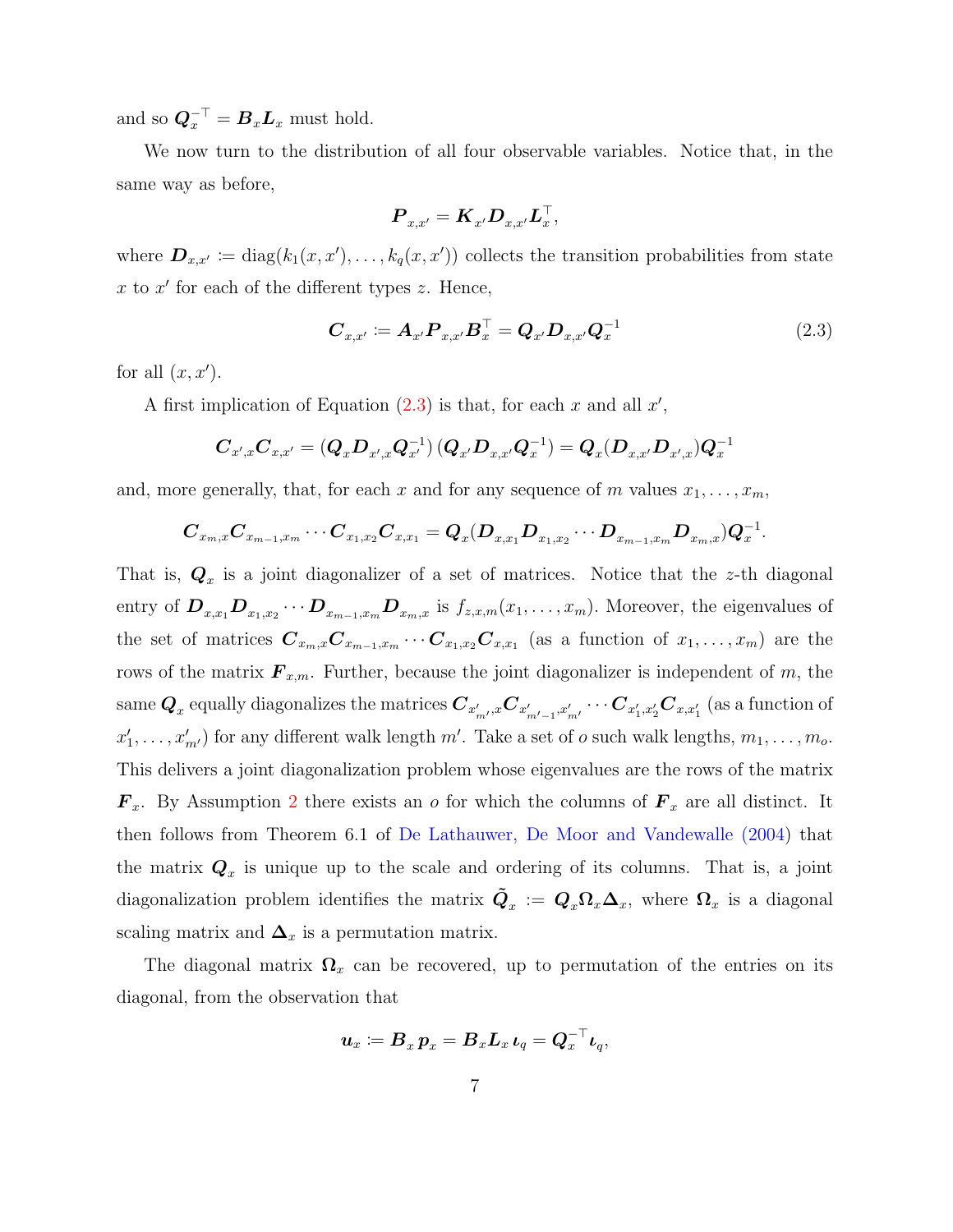where the first transition uses the model structure, the second follows from the definition of  $\mathbf{Q}_x$ , and  $\mathbf{L}_q$  denotes the q-vector of ones. Moreover,

$$
\tilde{\boldsymbol{Q}}_x^\top \boldsymbol{u}_x = \boldsymbol{\Delta}_x^{-1} \boldsymbol{\Omega}_x \boldsymbol{\iota}_q = \boldsymbol{\Delta}_x^{-1} \boldsymbol{\Omega}_x \boldsymbol{\Delta}_x \boldsymbol{\iota}_q,
$$

using that each row of any permutation matrix sums to unity. We, therefore, indeed recover

$$
\tilde{\mathbf{\Omega}}_x\coloneqq \mathbf{\Delta}_x^{-1}\mathbf{\Omega}_x\mathbf{\Delta}_x
$$

for all  $x$ .

Moving on, let the value  $x_0$  and the sequence  $x_1, \ldots, x_m$  be such that Condition (i) in Assumption [3](#page-5-1) is satisfied; working with Condition (ii) is analogous and, therefore, not dealt with further. Using the same argument as before it is easy to see that a second implication of Equation [\(2.3\)](#page-6-0) is that

$$
\tilde{\bm{D}}_{x_0,x} \coloneqq \tilde{\bm{Q}}_{x}^{-1}(\bm{C}_{x_m,x}\bm{C}_{x_{m-1},x_m}\cdots \bm{C}_{x_0,x_1})\,\tilde{\bm{Q}}_{x_0} = \bm{\Delta}_{x}^{-1}\dot{\bm{D}}_{x_0,x}\bm{\Delta}_{x_0},
$$

where the matrices  $\dot{\bm{D}}_{x_0,x} \coloneqq \Omega_{x_0}(\bm{D}_{x_0,x_1}\bm{D}_{x_1,x_2}\cdots \bm{D}_{x_m,x})\,\Omega_x^{-1}$  $x^{\text{-}1}$  are diagonal. We can write

<span id="page-7-0"></span>
$$
\tilde{\boldsymbol{D}}_{x_0,x} = \boldsymbol{\Delta}_x^{-1} \dot{\boldsymbol{D}}_{x_0,x} \boldsymbol{\Delta}_{x_0} = \boldsymbol{\Delta}_x^{-1} \boldsymbol{\Delta}_{x_0} (\boldsymbol{\Delta}_{x_0}^{-1} \dot{\boldsymbol{D}}_{x_0,x} \boldsymbol{\Delta}_{x_0}). \tag{2.4}
$$

Note that the matrix  $\Delta_x^{-1}\Delta_{x_0}$  is a product of permutation matrices and, hence, is itself a permutation matrix. Therefore,  $\tilde{\bm{D}}_{x_0,x}$  is equal to  $\Delta_{x_0}^{-1} \dot{\bm{D}}_{x_0,x} \Delta_{x_0}$  up to ordering of the rows. It is also easy to see that  $\Delta_{x_0}^{-1}D_{x_0,x'}\Delta_{x_0}$  is diagonal; a proof is provided in Lemma [A.1](#page-17-0) in the Appendix. The diagonal entries of  $\Delta_{x_0}^{-1}$   $\dot{D}_{x_0,x}\Delta_{x_0}$  are then identified by the column sums of the matrix  $\tilde{\mathbf{D}}_{x_0,x}$ . From Equation [\(2.4\)](#page-7-0), coupled with Assumption [3,](#page-5-1) it follows that

$$
\boldsymbol{H}_{x,x_0} \coloneqq \boldsymbol{\Delta}_x^{-1}\boldsymbol{\Delta}_{x_0} = \tilde{\boldsymbol{D}}_{x_0,x}(\boldsymbol{\Delta}_{x_0}^{-1}\dot{\boldsymbol{D}}_{x_0,x}\boldsymbol{\Delta}_{x_0})^{-1}
$$

is identified for all  $x$ . With these matrices in hand we may re-arrange the diagonal entries of the scaling matrices in a common order, as

$$
\boldsymbol{H}_{x,x_0}^{-1}\boldsymbol{\tilde{\Omega}}_x\,\boldsymbol{H}_{x,x_0}=\boldsymbol{\Delta}_{x_0}^{-1}\boldsymbol{\Omega}_x\boldsymbol{\Delta}_{x_0}=:\boldsymbol{\bar{\Omega}}_x,
$$

and subsequently recover

$$
\bar{\boldsymbol{Q}}_x\coloneqq \tilde{\boldsymbol{Q}}_x\boldsymbol{H}_{x,x_0}\bar{\boldsymbol{\Omega}}_x^{-1}=\boldsymbol{Q}_x\boldsymbol{\Delta}_{x_0}
$$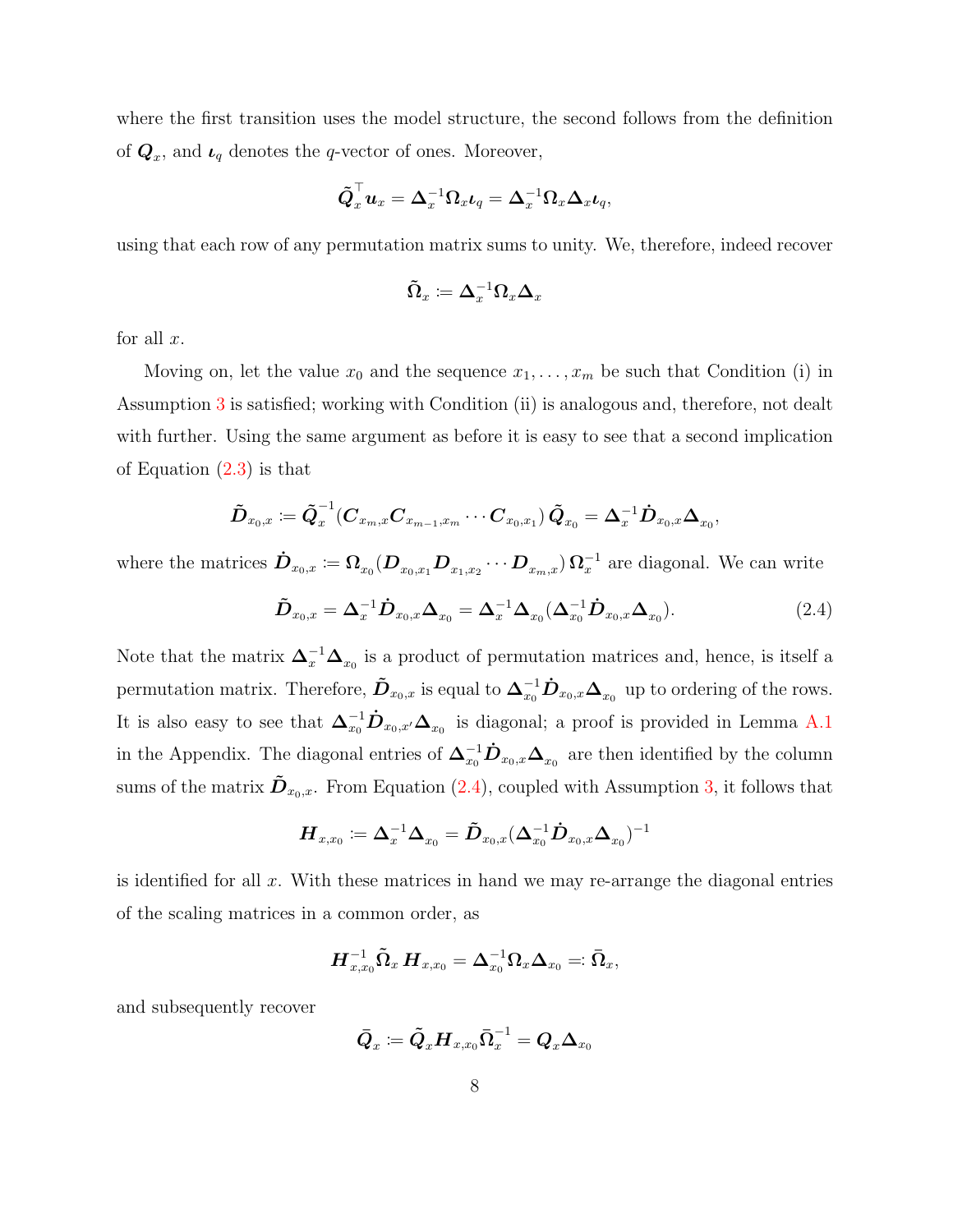for all x. Thus, we have identified the matrices of joint eigenvectors  $\mathbf{Q}_1, \ldots, \mathbf{Q}_r$  up to a common permutation of their columns. We can now recover the parameters of our mixture model, up to the permutation  $\Delta_{x_0}$ .

First, from Equation [\(2.3\)](#page-6-0) we can directly recover the transition kernels, as

$$
\bar{\bm{Q}}_{x'}^{-1}\bm{C}_{x,x'}\bar{\bm{Q}}_x = \bm{\Delta}_{x_0}^{-1}\bm{D}_{x,x'}\bm{\Delta}_{x_0} =: \bar{\bm{D}}_{x,x'}.
$$

Because the diagonal of  $D_{x,x'}$  constitutes the x'-th row of matrix  $K_x$ , knowledge of  $\bar{D}_{x,x'}$ for all  $(x, x')$  allows us to construct the matrix  $\bar{K}_x \coloneqq K_x \Delta_{x_0}$  for each x. Next, the Markov structure of the model implies that

$$
\boldsymbol{p}^*_x = \boldsymbol{K}_x \boldsymbol{\lambda}_x,
$$

where  $\lambda_x := (s_1(x) \mu_1, \ldots, s_q(x) \mu_q)^\top$  $\lambda_x := (s_1(x) \mu_1, \ldots, s_q(x) \mu_q)^\top$  $\lambda_x := (s_1(x) \mu_1, \ldots, s_q(x) \mu_q)^\top$ . By consequence of Assumption 1, each  $K_x$  has maximal column rank. Letting  $a +$  superscript on a matrix indicate its left inverse, we may thus calculate

$$
\bar{\boldsymbol{K}}_x^+ \boldsymbol{p}^*_x = \boldsymbol{\Delta}_{x_0}^{-1} \boldsymbol{K}_x^+ \boldsymbol{p}^*_x = \boldsymbol{\Delta}_{x_0}^{-1} \boldsymbol{\lambda}_x =: \bar{\boldsymbol{\lambda}}_x,
$$

for each x. Collecting  $\bar{\mathbf{\Lambda}} \coloneqq (\bar{\lambda}_1, \ldots, \bar{\lambda}_r)^T$  yields the joint distribution of types and initial conditions. Indeed, with  $\Lambda \coloneqq (\lambda_1, \ldots, \lambda_r)^\top$ , we see that  $\bar{\Lambda} = \Lambda \Delta_{x_0}$ . Finally, letting  $\boldsymbol{\mu} \coloneqq (\mu_1, \ldots, \mu_q)^\top$  and  $\boldsymbol{S} \coloneqq (\boldsymbol{s}_1, \ldots, \boldsymbol{s}_q)$ , where  $\boldsymbol{s}_z \coloneqq (s_z(1), \ldots, s_z(r))^\top$  is the distribution of the initial condition for type  $z$ , we first recover the distribution of latent types by averaging-out the initial condition, as in

$$
\bar{\boldsymbol{\Lambda}}^\top \boldsymbol{\iota}_r = \boldsymbol{\Delta}_{x_0}^{-1} \boldsymbol{\Lambda}^\top \boldsymbol{\iota}_r = \boldsymbol{\Delta}_{x_0}^{-1} \boldsymbol{\mu} =: \bar{\boldsymbol{\mu}},
$$

and then recover the type-specific distributions of the initial condition as

$$
\bar{\boldsymbol{\Lambda}}\,\operatorname{diag}(\bar{\boldsymbol{\mu}})^{-1}=\boldsymbol{\Lambda}\boldsymbol{\Delta}_{x_0}\,\boldsymbol{\Delta}_{x_0}^{-1}\operatorname{diag}(\boldsymbol{\mu})^{-1}\boldsymbol{\Delta}_{x_0}=\boldsymbol{\Lambda}\operatorname{diag}(\boldsymbol{\mu})^{-1}\,\boldsymbol{\Delta}_{x_0}=\boldsymbol{S}\boldsymbol{\Delta}_{x_0}=:\bar{\boldsymbol{S}},
$$

which uses the fact that  $\Lambda = \mathbf{S} \text{ diag}(\boldsymbol{\mu})$  by definition and  $\text{diag}(\bar{\boldsymbol{\mu}}) = \boldsymbol{\Delta}_{x_0}^{-1} \text{diag}(\boldsymbol{\mu}) \boldsymbol{\Delta}_{x_0}$ .

We have shown the following result.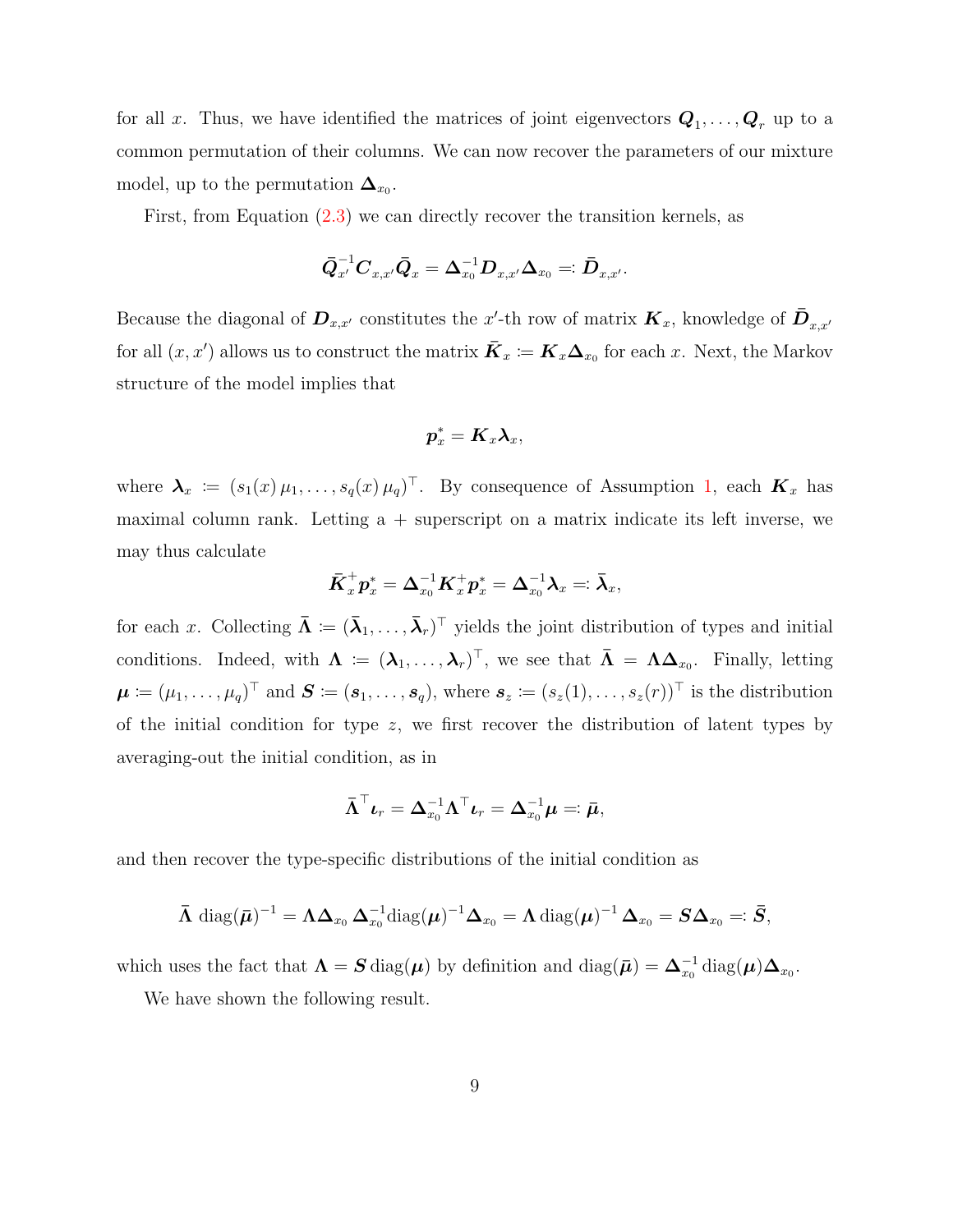<span id="page-9-0"></span>**Theorem 1.** Let Assumptions  $1-3$  $1-3$  hold. Then the distributions of the initial condition,  $s_z$ , the transition kernels,  $k_z$ , and the type probabilities,  $\mu_z$ , may all be nonparametrically identified, up to a common permutation of the latent types, from the distribution of four consecutive observations.

Having access to longer time series allows us to weaken Assumption [1.](#page-4-0) Say that we have access to the joint distribution of  $X_1, \ldots, X_T$ . Let  $\lfloor \cdot \rfloor$  denote the floor function. Redefine the matrix  $\mathbf{K}_x$  to let its z-th column be the (vectorized) distribution of  $X_{\lfloor T/2\rfloor +1}, \ldots, X_{T-1}$  given  $X_{\lfloor T/2\rfloor} = x$  and  $Z = z$ . A typical entry of this matrix in column z has the multiplicative structure

$$
k_z(x, x_1) \sum_{i=1}^{\lfloor (T-1)/2 \rfloor -1} k_z(x_i, x_{i+1})
$$

and depends only on the number of time periods involved. Conformably redefine the matrix  $\mathbf{L}_x$  so that its z-th column reflects the joint distribution of  $X_1, \ldots, X_{\lfloor T/2 \rfloor}$  and Z at  $X_{\lfloor T/2\rfloor} = x$  and  $Z = z$ . Then we can mimic the proof of Theorem [1](#page-9-0) with  $P_x$  being the joint distribution of  $X_1, \ldots, X_{T-1}$  at  $X_{\lfloor T/2\rfloor} = x$  and  $\mathbf{P}_{x,x'}$  being the joint distribution of  $X_1, \ldots, X_T$  at  $X_{|T/2|} = x$  and  $X_{|T/2|+1} = x'$ , both arranged as two-way tables. Indeed, we again have that

$$
\boldsymbol{P}_x = \boldsymbol{K}_x \boldsymbol{L}_x^\top, \qquad \boldsymbol{P}_{x,x'} = \boldsymbol{K}_{x'} \boldsymbol{D}_{x,x'} \boldsymbol{L}_x^\top.
$$

Assumption [1](#page-4-0) now involves matrices that are of dimension  $r^{(T-2)/2} \times r^{(T-2)/2}$  when T is even and of dimension  $r^{(T-1)/2} \times r^{(T-3)/2}$  when T is odd. Consequently, we can accommodate up to  $r^{(T-2)/2}$  latent types when T is even and  $r^{(T-3)/2}$  latent types when T is odd. Assumptions [2](#page-4-1) and [3](#page-5-1) require no modification.

### 3 Comparison to prior work

[Kasahara and Shimotsu \(2009\)](#page-19-0). Identification of mixtures of dynamic discrete choices has previously been considered by [Kasahara and Shimotsu \(2009\)](#page-19-0). Their Proposition 6 provides an identification result for the matrix of transition probabilities  $\boldsymbol{K}_x$  and the vector of joint probabilities  $\lambda_x$  for a *fixed* value x from the joint distribution of six outcomes. The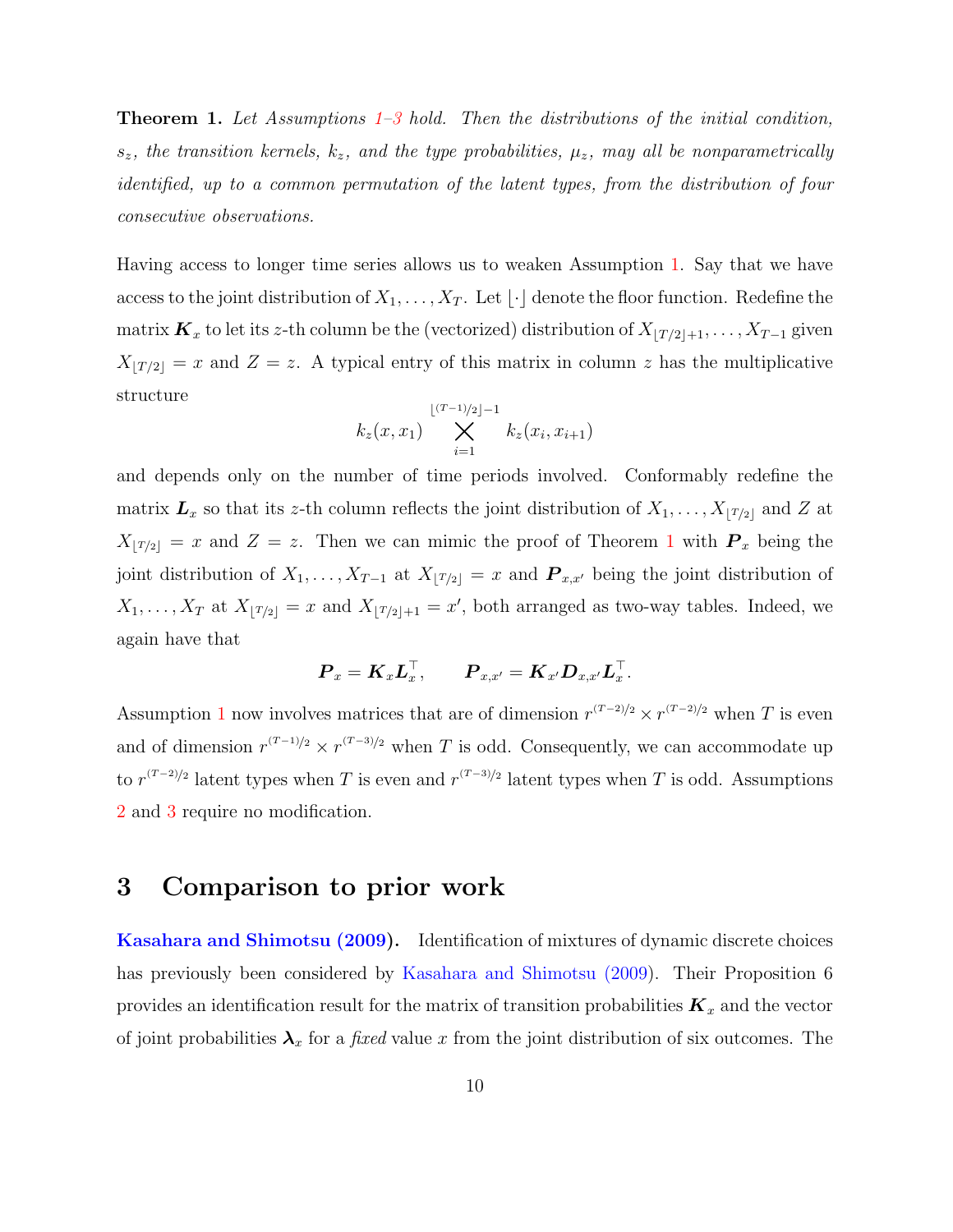conditions under which this result is obtained are (in our notation) that (i) the vector  $\lambda_x$ only has positive entries; (ii) there exists a collection of points  $x_1, \ldots, x_{q-1}$  such that the  $q \times q$  matrix  $\boldsymbol{M}_x$  with

$$
(\mathbf{M}_x)_{z,i} := \begin{cases} 1 & \text{if } i = 1 \\ k_z(x, x_{i-1}) k_z(x_{i-1}, x) & \text{if } i > 1 \end{cases}
$$

is invertible; and (iii) for some x',  $k_z(x, x') > 0$  for all z and  $k_z(x, x') \neq k_{z'}(x, x')$  for all  $z' \neq z$ .

The approach of [Kasahara and Shimotsu \(2009\)](#page-19-0) is built around the observation that the joint distribution of  $X_2, X_4, X_6$ , conditional on the fact that  $X_1, X_3, X_6$  all take on the value x, factors as a static tri-variate mixture. This argument works around the Markovian dependence, whereas ours exploits it. It also makes clear why they require six time-series observations as opposed to our four.

The difference between the approach of [Kasahara and Shimotsu \(2009\)](#page-19-0) and ours makes a precise comparison between the requirements underlying them difficult. Still, in the argument of [Kasahara and Shimotsu \(2009\)](#page-19-0), Conditions (i) and (ii) play a similar role to does our Assumption [1,](#page-4-0) although we do not require Condition (i) and our techniques avoid the need to work with only a subset of the support points to ensure that the resulting matrix is square. Condition (iii), in turn, is used by [Kasahara and Shimotsu \(2009\)](#page-19-0) to ensure uniqueness of an eigendecomposition. As such it fulfills the role of our Assumption [2](#page-4-1) in their context. Condition (iii) is too strong for that purpose, however. Indeed, a look at their proof shows that their result continues to go through under the weaker requirement that the columns of  $\mathbf{K}_x$  are all distinct. This follows from an application of Theorem 6.1 of [De Lathauwer, De Moor and Vandewalle \(2004\)](#page-18-4) to their set of multilinear restrictions. [Kasahara and Shimotsu \(2009\)](#page-19-0) have no analog of our Assumption [3](#page-5-1) as their argument is for a given value x.

If Conditions (i)–(iii) hold for all x Proposition 6 of [Kasahara and Shimotsu \(2009\)](#page-19-0) can be applied to each of them. Identification here is up to an arbitrary ordering of the latent types, however, and separate application of Proposition 6 does not ensure that the same ordering of latent types is recovered in all of the cases. Hence, this argument only identifies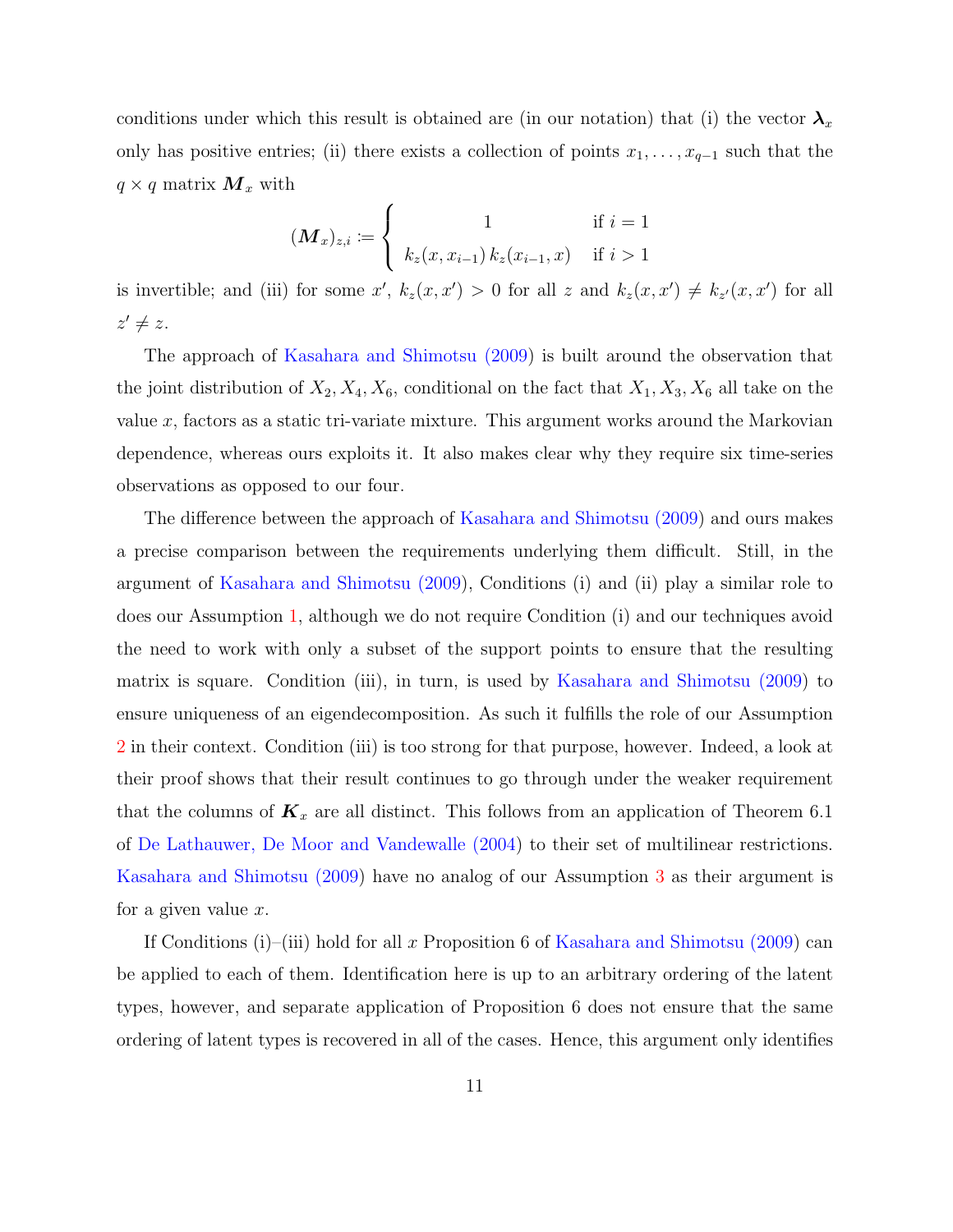$K_1\Delta_1,\ldots,K_r\Delta_r$  and  $\Delta_1^{-1}\lambda_1,\ldots,\Delta_r^{-1}\lambda_r$ , where  $\Delta_1,\ldots,\Delta_r$  are arbitrary permutation matrices. This does not suffice to reconstruct the transition kernels, nor does it lead to identification of the distributions of the initial condition or the distribution of the latent types.

[Hu and Shum \(2012\)](#page-19-1). In related work, [Hu and Shum \(2012\)](#page-19-1) entertain a framework where, in addition to the outcomes, the latent types, too, may follow a first-order Markov process. This, of course, nests our setup. On the other hand, their approach requires that  $r = q$ , i.e., that the outcomes cannot take on more values than there are latent types, which is restrictive and not imposed here.

[Hu and Shum \(2012\)](#page-19-1) recover the unknown probabilities from the distribution of only four outcomes, as do we. To do so they impose our Assumption [1](#page-4-0) together with the requirement that, for each x, there exists an x' and a pair  $(x_1, x_2) \neq (x', x)$  such that  $k_z(x',x)$ ,  $k_z(x_1,x)$ ,  $k_z(x',x_2)$ , and  $k_z(x_1,x_2)$  are all strictly positive for all z, and that, in addition, it holds that

$$
\frac{k_z(x',x) k_z(x_1,x_2)}{k_z(x',x_2) k_z(x_1,x)} \neq \frac{k_{z'}(x',x) k_{z'}(x_1,x_2)}{k_{z'}(x',x_2) k_{z'}(x_1,x)}
$$

for all  $z \neq z'$ . The first of these two conditions is used to set up a matrix-diagonalization problem. It states that, for every x, there exist two states,  $x'$  and  $x_1$ , from which x can be reached by all types, and that there exists another state,  $x_2$ , which is equally reachable from these starting points by all types. Our results here reveal that such restrictions are unnecessary to achieve identification in our setup. The second condition further requires the transition probabilities along these states to be sufficiently different for different latent types. This condition is used by [Hu and Shum \(2012\)](#page-19-1) to ensure uniqueness (up to scale and permutation) of the eigenvectors in their diagonalization problem. As such, it plays a similar role as our Assumption [2.](#page-4-1) However, our Assumption [2](#page-4-1) is arguably weaker in that it only requires there to exist (collections of) walks along the type-specific Markov chains that occur with different probability for the different types.

Under these conditions, [Hu and Shum \(2012,](#page-19-1) Lemma 3 and Corollary 2) establish an analog of [Kasahara and Shimotsu \(2009,](#page-19-0) Proposition 6), recovering  $K_1\Delta_1, \ldots, K_r\Delta_r$  and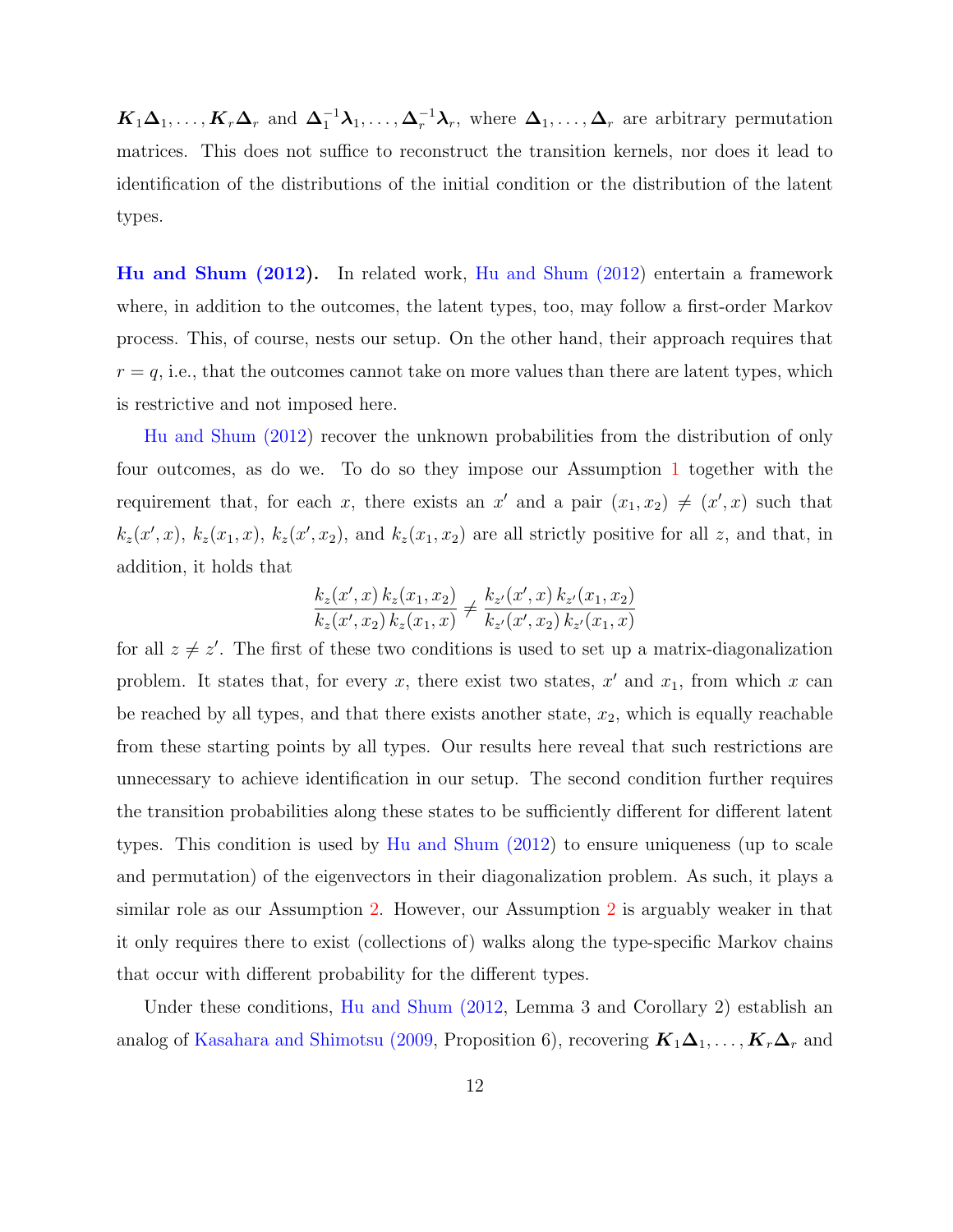$\Delta_1^{-1}\lambda_1,\ldots,\Delta_r^{-1}\lambda_r$  for unknown permutation matrices  $\Delta_1,\ldots,\Delta_r$ . To be able to proceed further, they additionally assume that, for each  $x$ , there exists a functional, say the mean,

$$
\delta_{x,z} \coloneqq \sum_{x'=1}^r k_z(x,x')\,x',
$$

for which it is known that  $\delta_{x,1} < \cdots < \delta_{x,q}$ . This assigns empirical content to the types. Moreover, it allows to recover the matrices  $\mathbf{K}_1, \ldots, \mathbf{K}_r$  with their columns arranged in a common order, thereby resolving the remaining ambiguity and completing the identification analysis. Our Theorem [1](#page-9-0) shows that, under Assumption [3,](#page-5-1) a common (albeit arbitrary) ordering is identified from the data. Therefore, monotonicity restrictions linking types to outcomes can be dispensed with.<sup>1</sup>

### 4 Estimation

The proof of Theorem [1](#page-9-0) is constructive. The key to construction of an estimator based on it is a routine that (approximately) solves the set of equations in [\(2.3\)](#page-6-0) based on estimators of the matrices on the left-hand side. Such a problem is related to, but different from, joint approximate diagonalization. An algorithm for doing so is provided in a companion paper [\(Higgins and Jochmans 2021\)](#page-19-5). Alternatively, maximum likelihood estimation is feasible in our context. As it is efficient and yields estimated distributions that are easily ensured to satisfy non-negativity and adding-up constraints it carries our preference. A natural way to proceed with implementation is via the EM algorithm [\(Dempster, Laird and Rubin 1977\)](#page-19-6).

<sup>&</sup>lt;sup>1</sup>[Hu and Shum \(2012,](#page-19-1) Theorem 1 and Corollary 1) also treat the case where the transition kernels are time dependent. They show that, if five time-series observations are available, their arguments can be used to establish identification of the transition kernels relating time period three to time period four. It turns out that, under their conditions, our techniques can be modified to yield identification of the transition kernel relating time period two to time period three from only four time-series observations. This, then, equally identifies the type-specific marginal distributions of the outcome in those two periods, as well as the distribution of latent types, which does not change with time. Again, this result does not require monotonicity restrictions.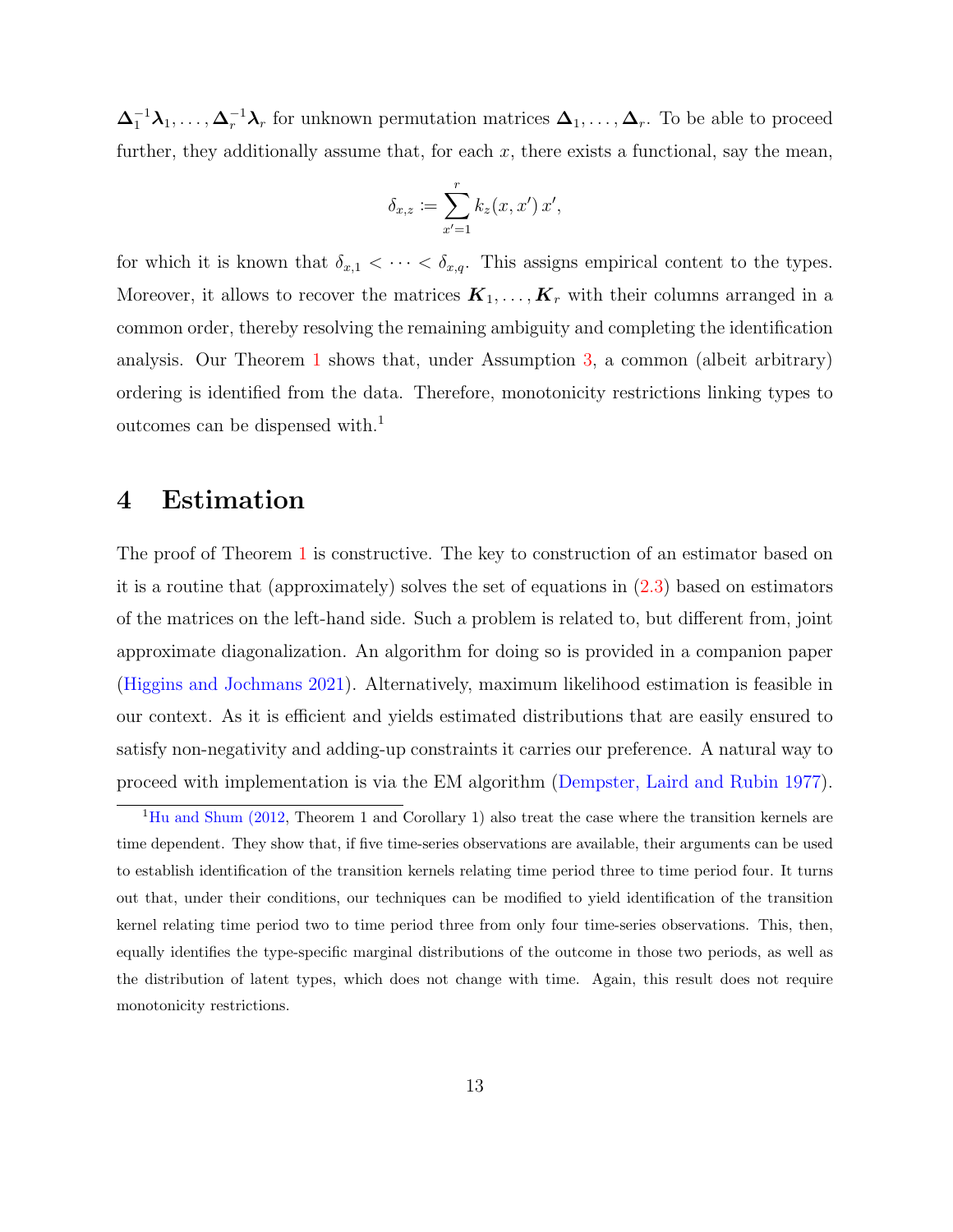**Likelihood.** Let  $\mathbf{X} \coloneqq (X_1, \ldots, X_T)$  be a random sequence drawn from the mixture model and let  $\mathbf{x} = (x_1, \ldots, x_T)$  be a particular realization of this sequence. The probability mass function of  $X$  at  $x$  takes the form

$$
\sum_{z=1}^q \mu_z \, \ell_z(\boldsymbol{x};\boldsymbol{\vartheta}_z),
$$

where

$$
\ell_z(\boldsymbol{x};\boldsymbol{\vartheta}_z) \coloneqq \mathbb{P}(\boldsymbol{X}=\boldsymbol{x}|Z=z) = \bigtimes_{x=1}^r s_z(x)^{\{x_1=x\}} \bigtimes_{x'=1}^r k_z(x,x')^{n_{x,x'}(\boldsymbol{x})}.
$$

Here, the  $r + r^2$  vector  $\mathcal{V}_z$  collects the steady-state distribution  $s_z$  and the transition matrix  $k_z$ , we use  $\{\cdot\}$  to denote the indicator function, and write  $n_{x,x'}(x)$  for the number of transitions from x to x' that appear in  $x$ .

The log-likelihood function for a random sample  $X_1, \ldots, X_n$  is

$$
\sum_{i=1}^n \log \left( \sum_{z=1}^q \mu_z \, \ell_z(\boldsymbol{X}_i; \boldsymbol{\vartheta}_z) \right).
$$

Let  $Z_1, \ldots, Z_n$  denote the (latent) types. The complete-data log-likelihood function equals

$$
L_n(\boldsymbol{\Theta}) \coloneqq \sum_{i=1}^n \sum_{z=1}^q \{Z_i = z\} \left(\log \mu_z + \log \ell_z(\boldsymbol{X}_i; \boldsymbol{\vartheta}_z)\right),
$$

where  $\Theta$  collects all  $\mu_1, \ldots, \mu_q$  and  $\vartheta_1, \ldots, \vartheta_q$ . The EM algorithm iterates on  $L_n(\Theta)$  and, in our case, is guaranteed to deliver a local maximizer of the log-likelihood [\(Wu 1983\)](#page-19-7). We defer to [McLachlan and Krishnan \(2008\)](#page-19-8) for additional discussion and references on the EM algorithm in a mixture context.

**EM iteration.** An iteration starting at  $\Theta$  proceeds as follows. In the E-step we compute the expectation of  $L_n(\Theta)$  given the data  $\mathbf{X}_1, \ldots, \mathbf{X}_n$  under the distribution induced by  $\Theta$ . This yields the criterion

$$
\mathbb{E}_{\hat{\Theta}}(L_n(\Theta)|\boldsymbol{X}_1,\ldots,\boldsymbol{X}_n)=\sum_{i=1}^n\sum_{z=1}^q\omega_z(\boldsymbol{X}_i;\hat{\Theta})\left(\log\mu_z+\log\ell_z(\boldsymbol{X}_i;\boldsymbol{\vartheta}_z)\right),
$$

where

$$
\omega_z(\bm{X}_i;\bm{\hat{\Theta}}) \coloneqq \frac{\hat{\mu}_z \, \ell_z(\bm{X}_i;\bm{\hat{\vartheta}}_z)}{\sum_{z'} \hat{\mu}_{z'} \, \ell_{z'}(\bm{X}_i;\bm{\hat{\vartheta}}_{z'})}
$$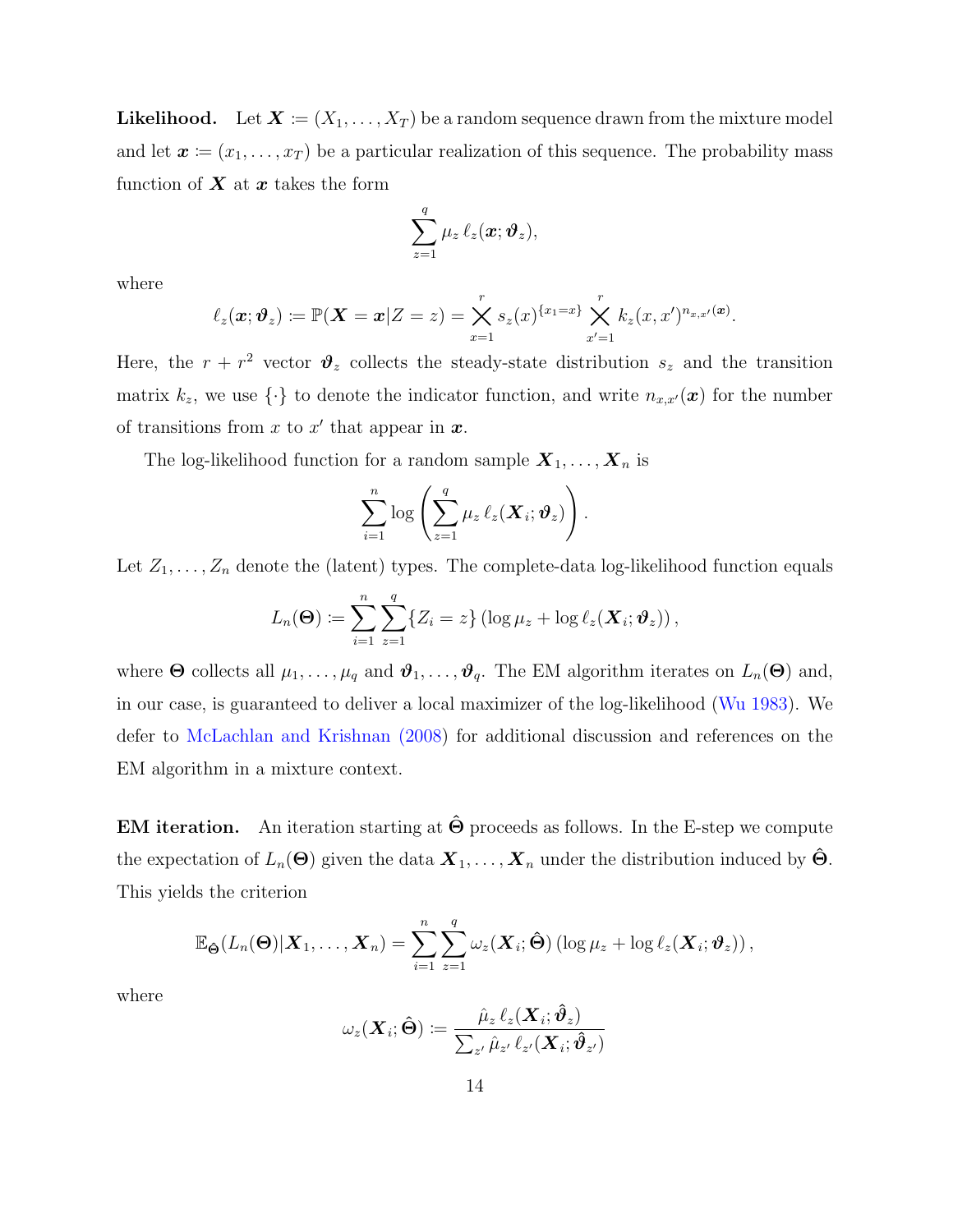is the posterior probability that  $Z_i = z$ . In the M-step we maximize the criterion with respect to  $\Theta$  to get  $\hat{\Theta}$ , say. Inspection of  $\mathbb{E}_{\hat{\Theta}}(L_n(\Theta)|\mathbf{X}_1,\ldots,\mathbf{X}_n)$  reveals that  $\hat{\Theta}$  can be written in closed form. With the solution forced to consist of valid probability distributions we find

$$
\hat{\hat{\mu}}_z = \frac{\sum_{i=1}^n \omega_z(\boldsymbol{X}_i; \hat{\boldsymbol{\Theta}})}{n}
$$

and

$$
\hat{s}_z(x) = \frac{\sum_{i=1}^n \omega_z(\boldsymbol{X}_i; \hat{\boldsymbol{\Theta}})\{X_{i,1} = x\}}{\sum_{i=1}^n \omega_z(\boldsymbol{X}_i; \hat{\boldsymbol{\Theta}})}, \quad \hat{k}_z(x, x') = \frac{\sum_{i=1}^n \omega_z(\boldsymbol{X}_i; \hat{\boldsymbol{\Theta}})\,n_{x,x'}(\boldsymbol{X}_i)}{\sum_{x''=1}^r \sum_{i=1}^n \omega_z(\boldsymbol{X}_i; \hat{\boldsymbol{\Theta}})\,n_{x,x'}(\boldsymbol{X}_i)}.
$$

We subsequently replace  $\hat{\Theta}$  by  $\hat{\Theta}$  and start a new iteration. The procedure is repeated until convergence.

Simulations. We provide results from a Monte Carlo experiment on a two-component mixture of binary decisions. The type-specific transition kernels,  $k_1$  and  $k_2$ , are specified as

| $k_1$ | 1              | 2              |                 |                |                |
|-------|----------------|----------------|-----------------|----------------|----------------|
| 1     | $\frac{2}{10}$ | $\frac{8}{10}$ | $\frac{k_2}{1}$ | $\frac{1}{8}$  | $\frac{2}{10}$ |
| 2     | $\frac{7}{10}$ | $\frac{3}{10}$ | $\frac{2}{10}$  | $\frac{3}{10}$ | $\frac{7}{10}$ |

and we mix the two types with  $\mu_1 = 4/10$  and  $\mu_2 = 1 - \mu_1 = 6/10$ . The type-specific Markov chains are initialized with a draw from their steady-state distributions. In each of 10, 000 Monte Carlo replications we estimate the model by maximum likelihood, using the EM algorithm (initiated at a range of different starting values with a terminal condition on the improvement of the likelihood), and estimate the information as the outer-product of the score vector, evaluated at the maximizer.

The plots in Figure [1](#page-15-0) contain the empirical cumulative distribution functions (in red) of the Studentized point estimators for the different parameters, obtained from four-wave panel data sets consisting of 500 observations. Each plot also provides the standard-normal distribution as a benchmark (in black). Overall, the normal approximation performs well. Some deviations can be observed in the upper (lower) tail of the transition probabilities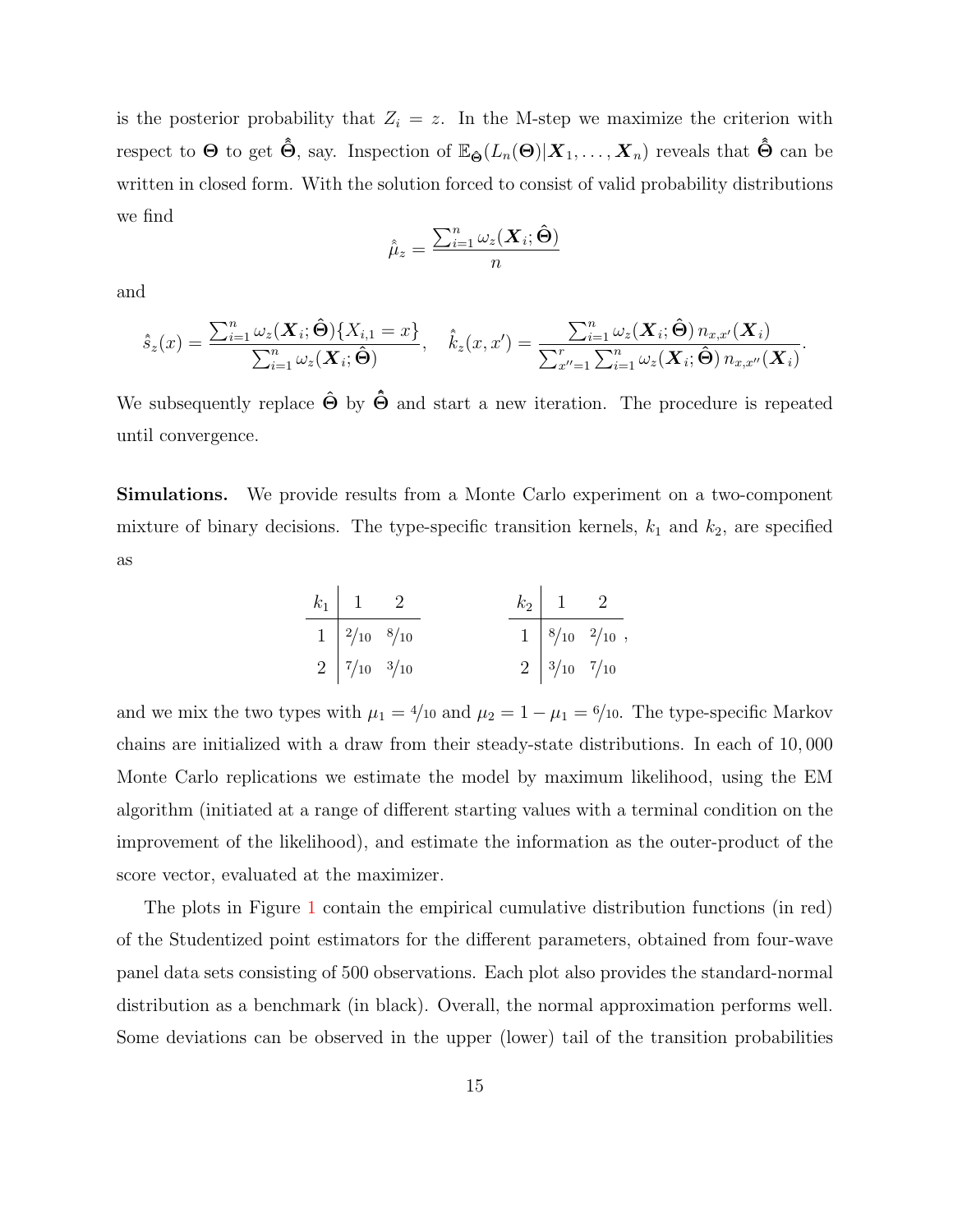<span id="page-15-0"></span>Figure 1: Studentized empirical distributions (red) together with the standard-normal reference distribution (black)

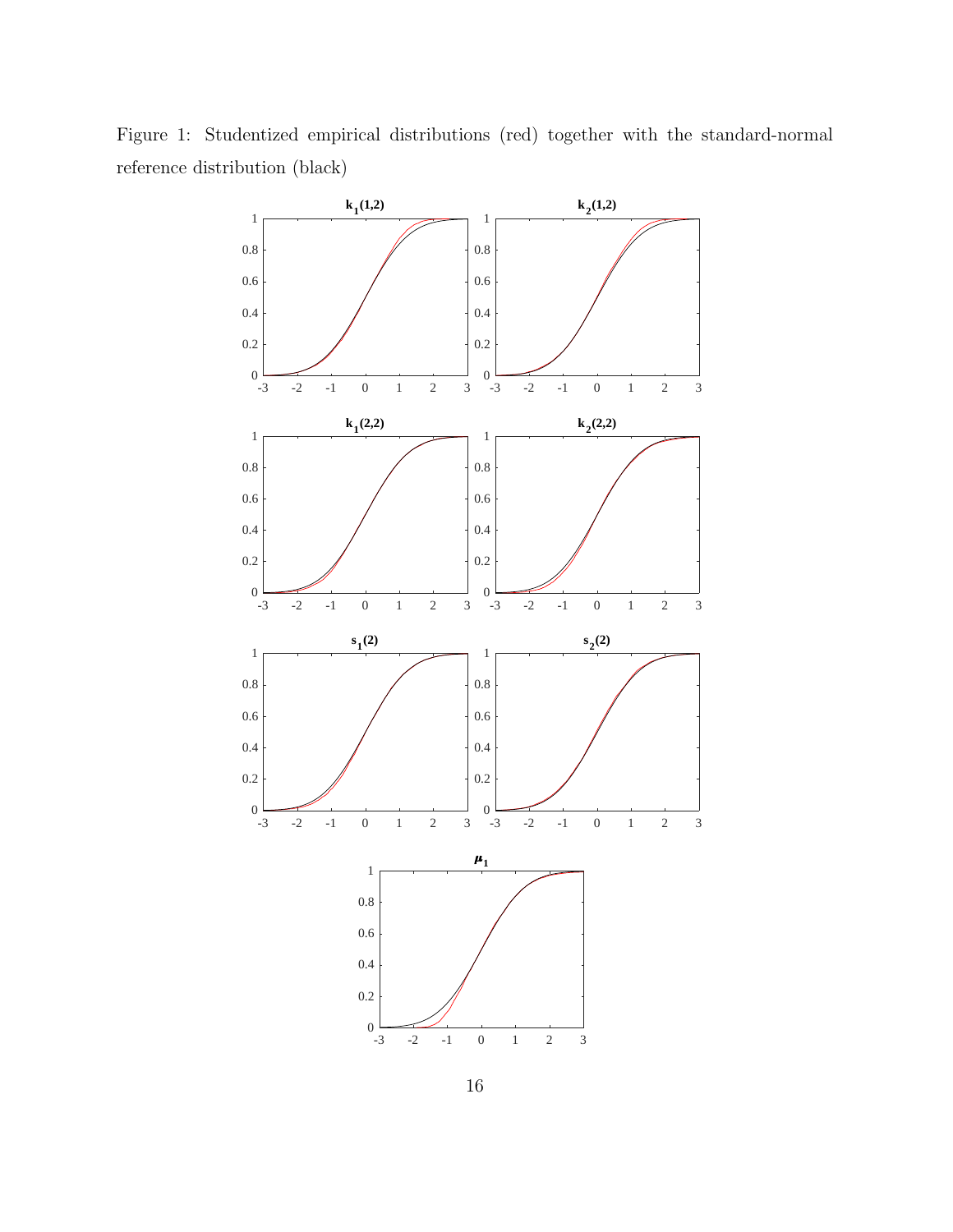for type 1 (type 2) and in the lower tail of the distribution of the proportion of type 1 individuals. Inspection of the simulation output reveals that these stem from estimation error in the variance. The various parameter estimators are all virtually unbiased. The normal approximation quickly improves as either n grows or as longer panels are considered. We omit additional numerical output.

### 5 Higher-order Markov dependence

Our argument can be extended to models with higher-order dynamics. To see how this can be done, take a model with second-order Markov dependence. The transition kernel is now

$$
k_z(x, x', x'') := \mathbb{P}(X_t = x'' | X_{t-1} = x', X_{t-2} = x, Z = z).
$$

For each pair  $(x, x')$ , collect the type-specific distributions in the  $r \times q$  matrix  $\mathbf{K}_{x,x'}$  and, similarly, construct the  $r \times q$  matrix  $\mathbf{L}_{x,x'}$  as

$$
(\mathbf{L}_{x,x'})_{x'',z} \coloneqq \mathbb{P}(X_3 = x', X_2 = x, X_1 = x'', Z = z).
$$

Then

$$
\boldsymbol{P}_{x,x'} = \boldsymbol{K}_{x,x'} \boldsymbol{L}_{x,x'}^\top.
$$

If we have access to the joint distribution of five observations we can define the collection of matrices

$$
(\boldsymbol{P}_{x,x',x''})_{i,j} \coloneqq p_{j,x,x',x'',i}
$$

in complete analogy to before. We see that

$$
\boldsymbol{P}_{x,x',x''} = \boldsymbol{K}_{x',x''} \boldsymbol{D}_{x,x',x''} \boldsymbol{L}_{x,x'}^\top
$$

where, now,  $\mathbf{D}_{x,x',x''}$  is the  $q \times q$  diagonal matrix that contains the  $k_z(x, x', x'')$ . The factorizations in the above equations are of the same form as those obtained in Section 2, and the arguments followed there can be modified to apply here.

The general conclusion, then, is that, under suitable modifications of Assumptions [1](#page-4-0) to [3,](#page-5-1) identification of a mixture of Markov processes is possible from the cross-sectional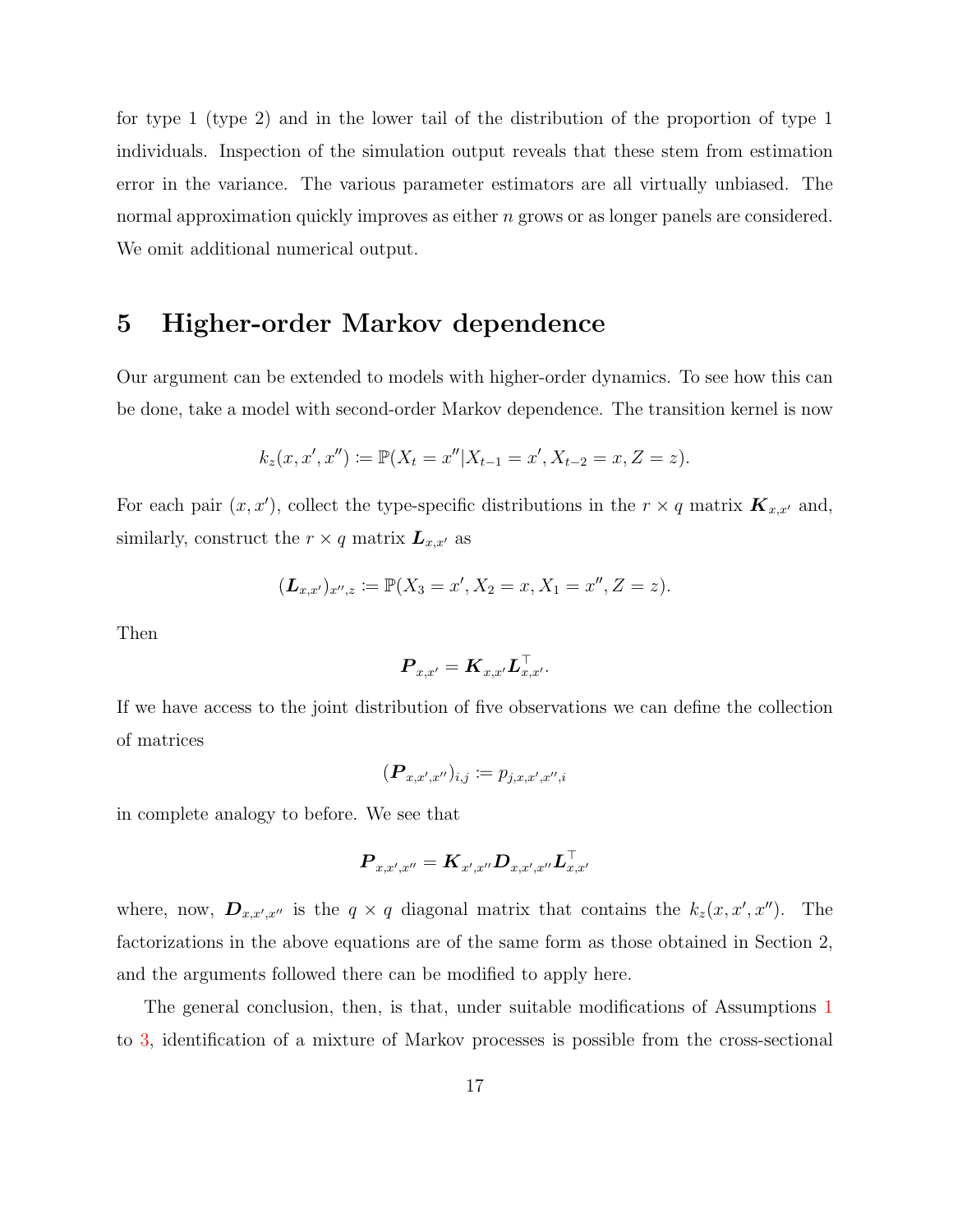distribution of as little as three effective time-series observations. If dependence is present up to order p, we need  $3 + p$  observations. In contrast, an extension of the approach underlying the result in Proposition 6 of [Kasahara and Shimotsu \(2009\)](#page-19-0) would require  $3(p+1)$  observations.

## Conclusion

We have derived a constructive nonparametric identification result for finite mixtures of dynamic discrete choices. Our method of proof differs from [Kasahara and Shimotsu \(2009\)](#page-19-0) and [Hu and Shum \(2012\)](#page-19-1), who rely on identification arguments from the literature on static mixture models, and is able to deliver full identification without the need to impose monotonicity restrictions. The chief observation behind it is that, while the model implies a collection of multilinear restrictions akin to those used in the analysis of multivariate mixtures, these are only a small subset of the restrictions that arise from the dynamics in the model. This subset of restrictions, in isolation, does not yield identification. The full set of restrictions, however, does.

Our arguments yield identification from three effective time-series observations. Results of Hall and Zhou  $(2003)$  and Henry, Kitamura and Salanié  $(2014)$  (in a different context) suggest that (point) identification from shorter panels is unlikely to be possible, in general, without imposing additional restrictions. An example of such additional restrictions is given in [Gupta, Kumar and Vassilvitskii \(2016\)](#page-19-11), where a specific approach to identification of first-order Markov processes from two effective time periods is considered. A necessary (but not sufficient) requirement for their approach to go through is that (in addition to Assumption [1\)](#page-4-0) we have that  $r \geq 2q$ .

# Appendix

<span id="page-17-0"></span>**Lemma A.1.** Let  $P$  be a permutation matrix and let  $D$  be a diagonal matrix. Then  $\boldsymbol{P}^{-1}\boldsymbol{D}\boldsymbol{P}$  is a diagonal matrix.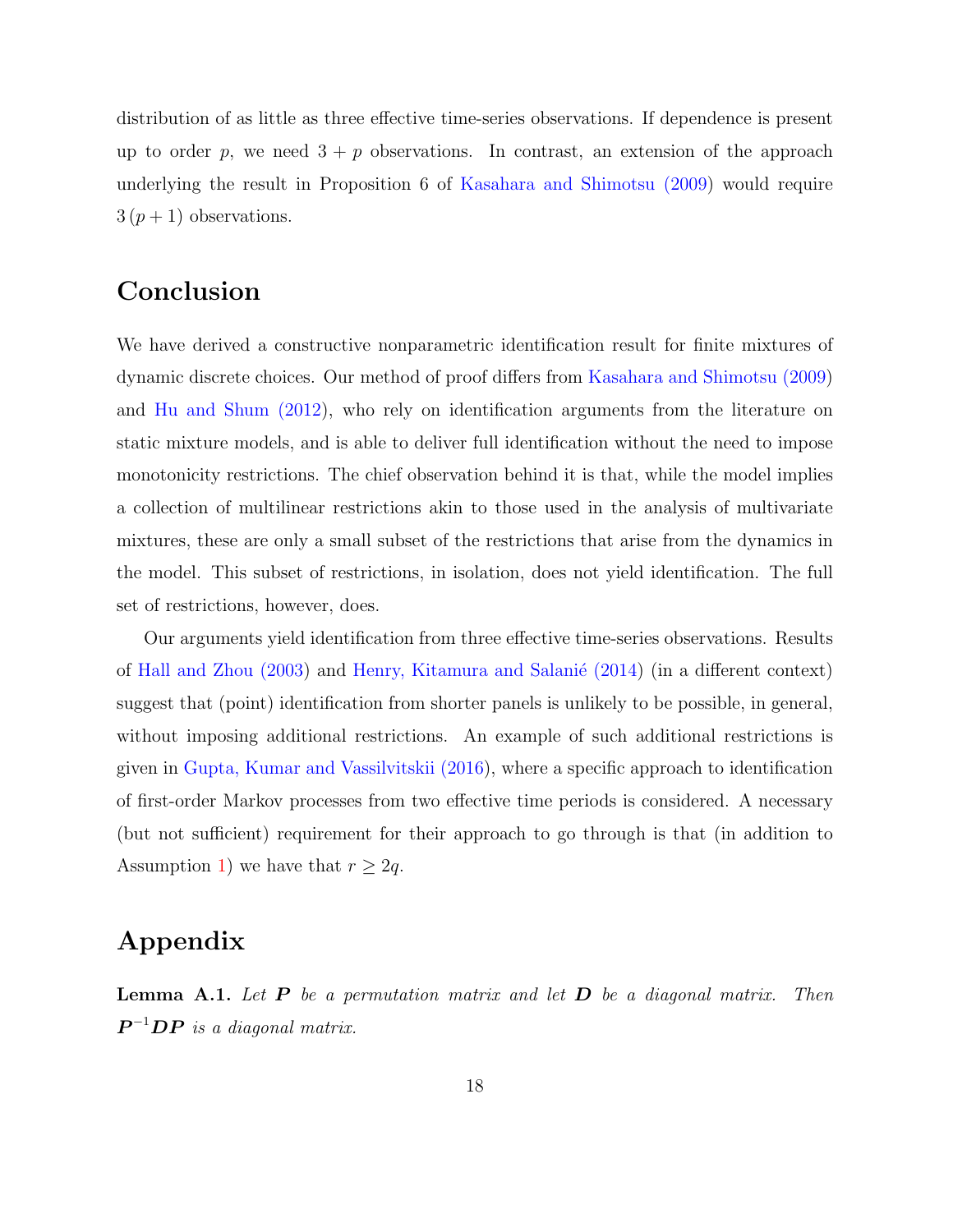*Proof.* We show that  $\boldsymbol{PDP}^{-1}$  is diagonal. Because  $\boldsymbol{P}$  is a permutation matrix,  $\boldsymbol{P}^{-1} = \boldsymbol{P}^{\top}$ and so  $\mathbf{P}^{-1}\mathbf{D}\mathbf{P} = \mathbf{P}\mathbf{D}\mathbf{P}^{-1}$ , from which the result follows. Because  $\mathbf{P}$  is a permutation matrix each of its rows and columns contains a single one; the other entries are all zero. Let  $\sigma(i)$  be the mapping which yields the column that contains the one in the *i*-th row and let  $\sigma^{-1}$  be the inverse mapping. Then

$$
(\boldsymbol{PD})_{i,j} = \sum_{k} (\boldsymbol{P})_{i,k} (\boldsymbol{D})_{k,j} = (\boldsymbol{P})_{i,j} (\boldsymbol{D})_{j,j} = \begin{cases} (\boldsymbol{D})_{\sigma(i), \sigma(i)} & \text{if } j = \sigma(i) \\ 0 & \text{otherwise} \end{cases}
$$

where the first equality follows by definition, the second from the fact that  $\bm{D}$  is diagonal, and the third from the fact that  $P$  is a permutation matrix. Next, using this result yields

$$
(\boldsymbol{PDP}^{-1})_{i,j} = (\boldsymbol{PD})_{i,\sigma(i)} (\boldsymbol{P})_{j,\sigma(i)} = \begin{cases} (\boldsymbol{D})_{\sigma(i),\sigma(i)} & \text{if } j = i \\ 0 & \text{otherwise} \end{cases}
$$

so that, indeed,  $\boldsymbol{PDP}^{-1}$  is a diagonal matrix.

# References

- <span id="page-18-1"></span>Aguirregabiria, V. and P. Mira (2007). Sequential estimation of dynamic discrete games. Econometrica 75, 1–54.
- <span id="page-18-3"></span>Anderson, T. W. (1954). On estimation of parameters in latent structure analysis. Psychometrika 19, 1–10.
- <span id="page-18-2"></span>Arcidiacono, P. and R. A. Miller (2011). Conditional choice probability estimation of dynamic discrete choice models with unobserved heterogeneity. Econometrica 79, 1823– 1867.
- <span id="page-18-0"></span>Crawford, G. S. and M. Schum (2005). Uncertainty and learning in pharmaceutical demand. Econometrica 73, 1137–1173.
- <span id="page-18-4"></span>De Lathauwer, L., B. De Moor, and J. Vandewalle (2004). Computation of the canonical decomposition by means of a simultaneous generalized Shur decomposition. SIAM Journal of Matrix Analysis and Applications 26, 295–327.

 $\Box$ 

,

,